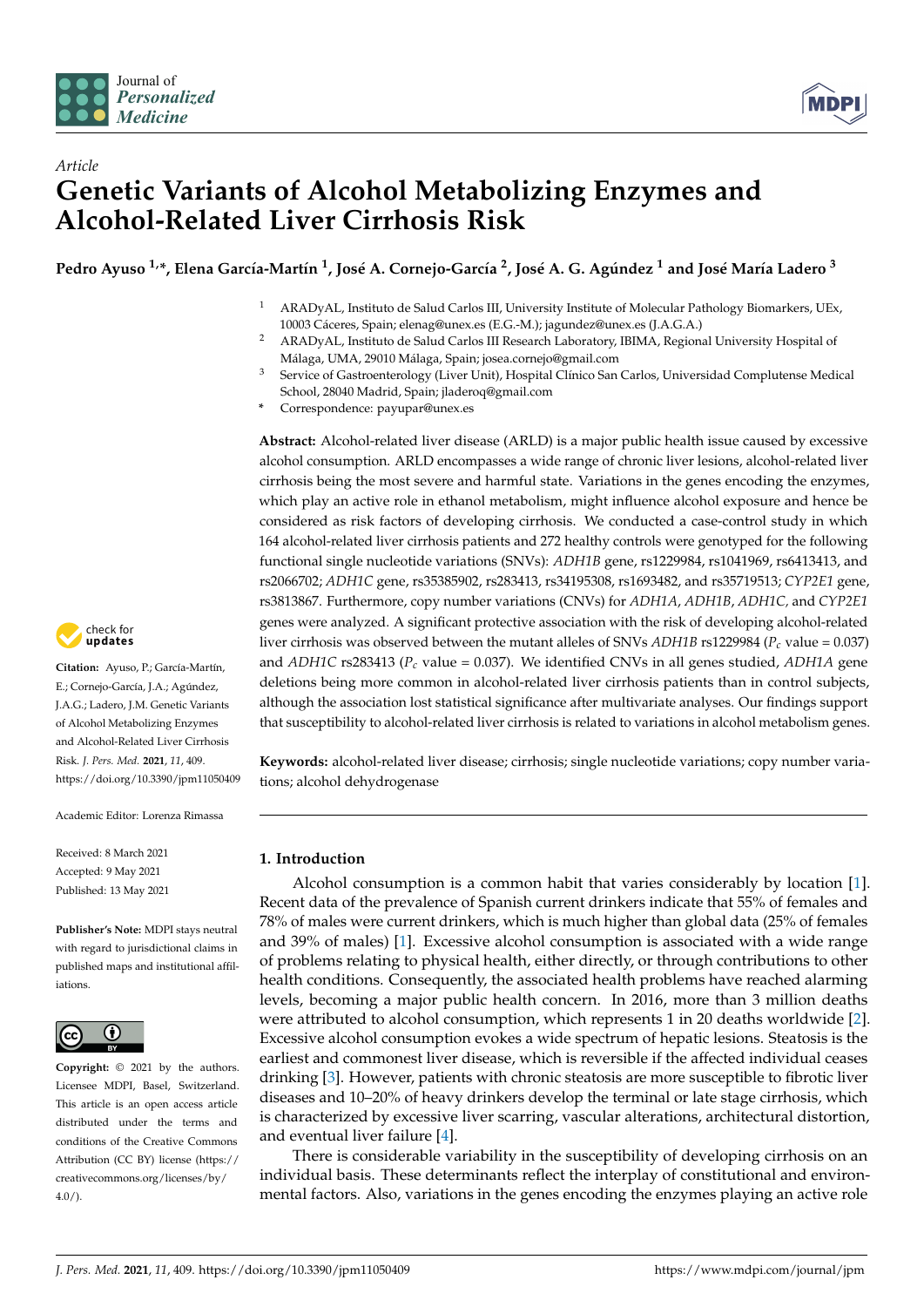in ethanol metabolism might be considered as risk factors to develop cirrhosis because impaired ethanol metabolism increases body exposure [\[5\]](#page-11-4).

Ethanol is predominantly metabolized in the liver, where two different enzymatic systems have been characterized [\[6\]](#page-11-5). These are alcohol dehydrogenase (ADH; EC 1.1.1.1) and the microsomal ethanol-oxidizing system (MEOS) [\[7\]](#page-11-6). Hepatic ADH consists of five enzyme classes, ADH1 through ADH5. For class I, three subunits  $\alpha$ ,  $\beta$ , and  $\gamma$ , have been described. The different isoenzymes primarily involved in hepatic ethanol metabolism are homo- and hetero-dimeric molecules, whose subunits are encoded by *ADH1A*, *ADH1B*, and *ADH1C* genes. These isoenzymes catalyze the oxidation and reduction of a wide variety of alcohols into acetaldehydes, with differences in their properties [\[8\]](#page-11-7). Subsequently, acetaldehyde is converted by aldehyde dehydrogenases (ALDH; EC 1.2.1.3) to acetate [\[9\]](#page-11-8). It is estimated that class I enzymes might contribute to ∼70% of the total ethanol oxidizing capacity in the liver [\[10\]](#page-11-9).

Environmental factors, such as alcohol consumption or concomitant diseases, determine the ARLD progression and the occurrence of alcohol-related liver cirrhosis. Nevertheless, there are interindividual differences in these patients that may not be completely explained by these factors [\[11\]](#page-11-10). Thereby, the contribution of genetic factors in ARLDs development has been extensively studied. Substantial interest has been focused on the study of associations between ARLD and variants in genes involved in ethanol metabolism, lipid metabolism, oxidative stress, or immune response [\[12\]](#page-11-11). Thus, the variant rs738409 in patatin-like phospholipase domain-containing 3 (*PNPLA3*) has been identified as a risk factor for suffering alcohol-related liver cirrhosis [\[5,](#page-11-4)[13,](#page-12-0)[14\]](#page-12-1) and non-alcoholic fatty liver disease (NAFLD) [\[15\]](#page-12-2). PNPLA3 is a triacylglycerol lipase involved in lipolytic and lipogenic processes [\[12](#page-11-11)[,16\]](#page-12-3). Nevertheless, the functional implication of this association has not been completely elucidated. Thus, different studies have demonstrated that the rs738409 *PNPLA3* mutant variant may cause gain [\[17\]](#page-12-4) or loss of function [\[18\]](#page-12-5). In addition, a genome-wide association study also identified two additional gene loci related to lipid metabolism, *MBOAT7* and *TM6SF2*, as risk factor for developing alcohol-related liver cirrhosis [\[19\]](#page-12-6). Although these associations are less robust in comparison to that of *PNPLA3,* these variants in genes involved in lipid metabolism, oxidative stress or immune response have been demonstrated to be risk factors both for ARLD and NAFLD [\[12\]](#page-11-11).

Concerning genes involved in ethanol metabolism, single nucleotide variations (SNVs) are common in *ADH1* genes [\[20\]](#page-12-7). These SNVs are associated with changes in enzyme kinetics, which affect production and removal of the toxic metabolite acetaldehyde [\[21\]](#page-12-8). These alterations in alcohol pharmacokinetics caused by these SNVs may influence ARLD risk [\[5\]](#page-11-4). Thus, it has been shown that the variant rs1229984 in *ADH1B*, which is relatively common among Asians and rarer in Europeans, plays a protective role against alcohol use disorders [\[5\]](#page-11-4).

The second enzymatic system, MEOS, consists of cytochrome P450, NADPH-cytochrome p450 reductase, and phospholipids. Its activity depends strongly on cytochrome P450 enzymes, predominantly CYP2E1 [\[8\]](#page-11-7). CYP2E1 accounts for 20–25% of the alcohol metabolism in vivo [\[22\]](#page-12-9). CYP2E1 can be induced by high alcohol levels and following chronic alcohol abuse [\[23\]](#page-12-10). The gene variant *CYP2E1\*5B,* conformed by two SNVs in close linkage disequilibrium that are placed in the 5'flanking region, modifies the transcriptional activity of this gene [\[24\]](#page-12-11). This genetic variant has been associated with ARLD in the Asian population [\[25–](#page-12-12)[27\]](#page-12-13), although this association has not been consistently replicated in Caucasians, probably because of the 10-fold lower frequency of the corresponding SNVs in Caucasian individuals, as compared to individuals with Asian descent [\[28](#page-12-14)[–31\]](#page-12-15).

Although most of these above-mentioned studies have been focused on SNVs, there is an increasing interest in gene copy number variations (CNVs) as an additional source of genetic variability. CNVs are structural variations in the DNA sequence consisting of excess or deficiency of sections of DNA sequence [\[32\]](#page-12-16). Since these CNVs affect large gene fragments, or the whole gene, their functional consequences are huge. Currently, several studies have analyzed the association between CNVs and alcohol dependence [\[33](#page-12-17)[–35\]](#page-12-18).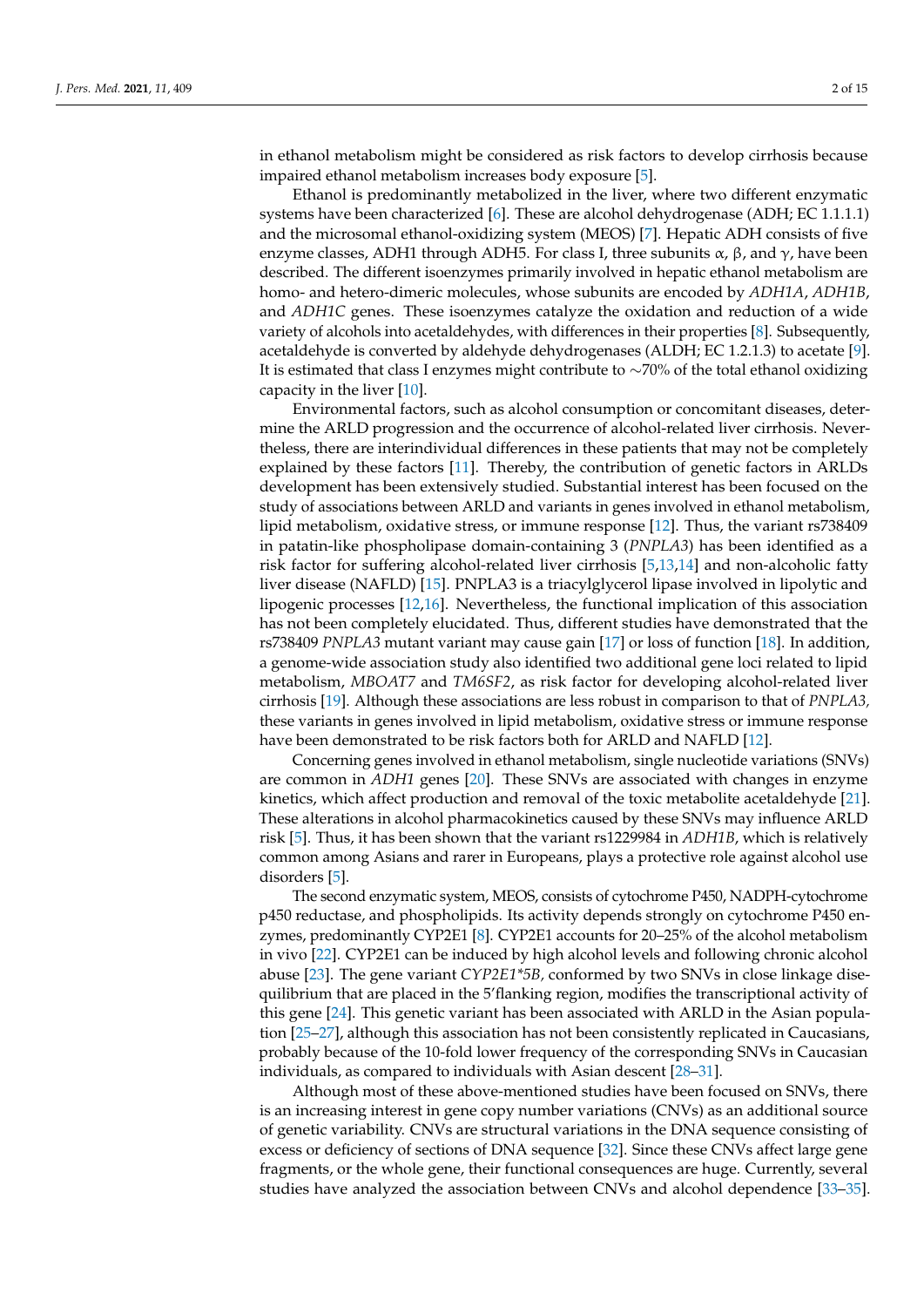Nevertheless, to our best knowledge, no studies analyzing CNVs in genes involved in alcohol biodisposition in alcoholic cirrhosis have been carried out.

Aiming to identify genetic susceptibility factors for the development of alcohol-related liver cirrhosis that could be related to ethanol biodisposition, we analyzed the frequency of *ADH1A, ADH1B, ADH1C*, and *CYP2E1* genetic variants, both SNVs and CNVs, in a well-characterized cohort of Spanish patients.

#### **2. Materials and Methods**

#### *2.1. Human Subject Cohort*

A case-control study was designated to investigate the association of functional SNVs and CNVs in the *ADH1A, ADH1B, ADH1C*, and *CYP2E1* genes, with alcohol-related liver cirrhosis. The study included 164 Caucasian Spanish patients with alcohol-related liver cirrhosis and 272 Caucasian Spanish healthy individuals who were recruited at the San Carlos University Hospital (Madrid, Spain) and the University Hospital Infanta Cristina (Badajoz, Spain). Controls were recruited among students and staff. Demographic data, clinical characteristics, and drinking habits were collected for all participants. Table [1](#page-2-0) summarizes the characteristics of participants. Concerning healthy individuals, the inclusion criteria were the following: none had personal antecedents of alcoholism or reported familial antecedents of alcoholism, age over 18, absence of consumption of illicit drugs by self-report, and lack of exclusion criteria. As well, the exclusion criteria for healthy individuals were pregnancy, diabetes mellitus, history of gastrointestinal, liver, or renal disease.

<span id="page-2-0"></span>**Table 1.** Characteristics of individuals included in the study.

| Variable                                         | Cirrhosis Patients ( $N = 164$ ) | Controls $(N = 272)$ | <i>v</i> -Value |
|--------------------------------------------------|----------------------------------|----------------------|-----------------|
| Age (mean $\pm$ SD), years                       | $55.83 \pm 10.32$                | $23.67 + 7.38$       | 0.000           |
| Sex (male/female)                                | 145/19                           | 81/191               | 0.000           |
| Alcohol consumption<br>(mean $\pm$ SD), $g$ /day | $129.24 + 62.72$                 | $2.14 + 5.34$        | 0.000           |

For patients, the inclusion criteria were the following: All patients had advanced decompensated ARLD and had consumed at least 100 g of ethanol daily for at least 10 years. Patients were diagnosed based on their liver biopsy. All of them had ultrasonographic patterns compatible with liver cirrhosis and signs of portal hypertension. In addition, the exclusion criteria for patients were the following features: (a) negative results for hepatitis B virus surface antigen and for hepatitis C virus antibodies in serum were prerequisites for their inclusion in the study; (b) absence of other liver disease (autoimmune, metabolic, toxic or drug-induced). All participants were previously informed and gave their informed consent to participate. The protocol for this study was in accordance with the Declaration of Helsinki and its subsequent revisions and was approved by the Ethics Committee of the participating hospitals, University Hospital Infanta Cristina (Badajoz, Spain) and San Carlos University Hospital (Madrid, Spain). Some participants in this study participated in previous studies by our group [\[36](#page-12-19)[–41\]](#page-13-0).

## *2.2. Blood Samples and Genotyping*

A 10 mL sample of blood was drawn in an EDTA vacutainer by venopuncture and kept at −80 ◦C until analyzed. Genomic DNA was extracted from peripheral leukocytes and dissolved in sterile 10 mM Tris HCl, pH 8.0, 1 mM ethylenediaminetetraacetic acid at a final concentration of  $400-600 \mu g/mL$ .

The SNVs and CNVs tested, selected because of their allele frequencies in the population studied and their expected effect in enzyme activity, are described in Table [2.](#page-3-0) Genotyping was carried out by using TaqMan assays (Life technologies, Alcobendas, Madrid, Spain), which were designed to detect the previously mentioned SNVs. Detection was carried out in by real-time quantitative polymerase chain reaction in an Applied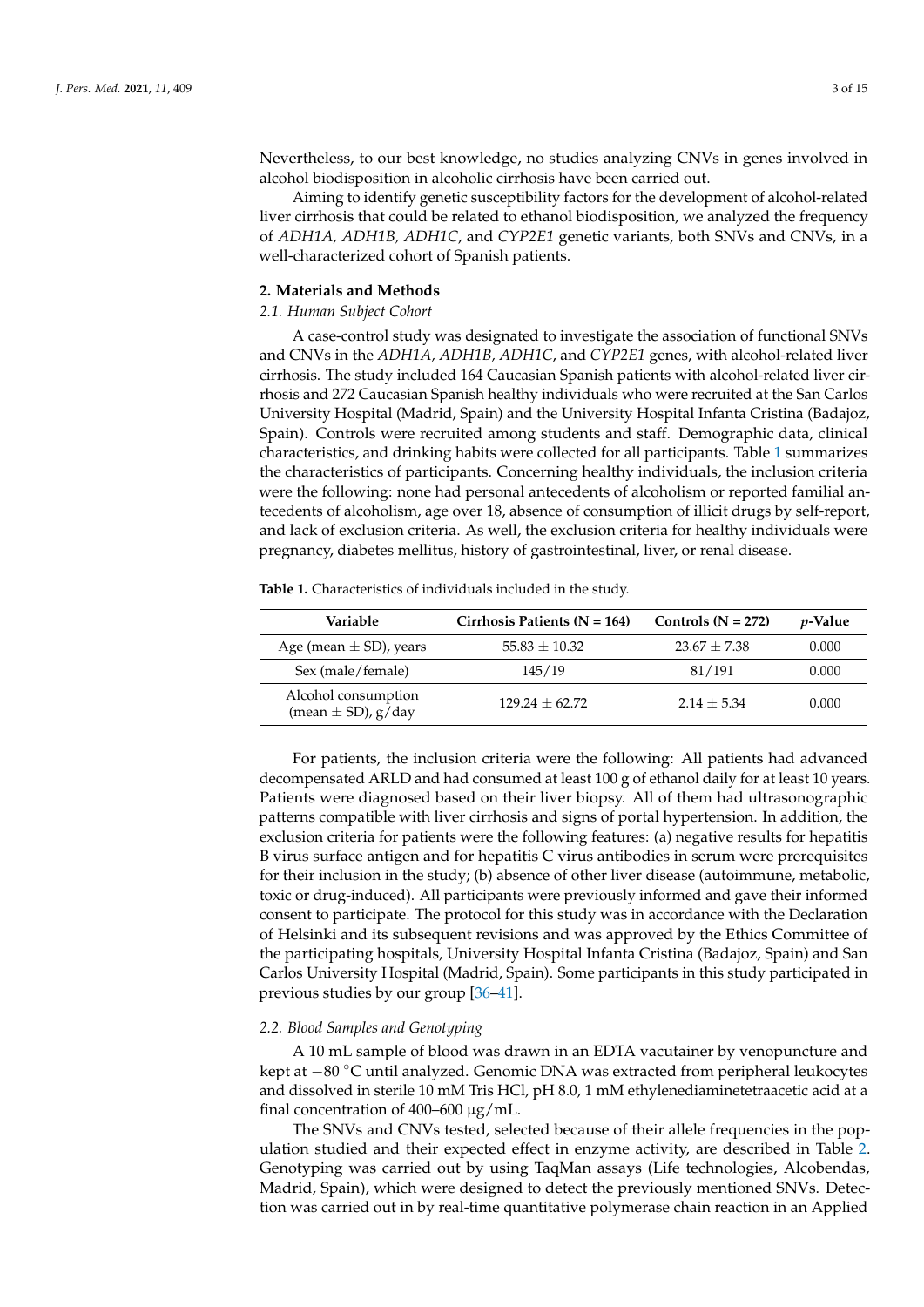Biosystems 7500 real-time thermocycler as described by the manufacturer. Full details of the procedure were described previously [\[42\]](#page-13-1). All samples were determined in triplicate. Genotypes were assigned by using the gene identification software (7500 software 2.0.3 Applied Biosystems, Foster City, CA, USA) and by analysis of the reference cycle number for each fluorescence curve.

| Gene   | Variant    | Consequence                 |  |
|--------|------------|-----------------------------|--|
| ADH1B  | <b>CNV</b> | Deletion/Duplication        |  |
| ADH1B  | rs1229984  | His48Arg                    |  |
| ADH1B  | rs1041969  | Asn <sub>57</sub> Lys       |  |
| ADH1B  | rs6413413  | Thr60Ser                    |  |
| ADH1B  | rs2066702  | Arg370Cys                   |  |
| ADH1B  | <b>CNV</b> | Deletion/Duplication        |  |
| ADH1C  | rs35385902 | Arg48His                    |  |
| ADH1C  | rs283413   | Gly78X                      |  |
| ADH1C  | rs34195308 | Pro166Ser                   |  |
| ADH1C  | rs1693482  | Arg272Gln                   |  |
| ADH1C  | rs35719513 | Pro352Thr                   |  |
| ADH1C  | <b>CNV</b> | Deletion/Duplication        |  |
| CYP2E1 | rs3813867  | Upstream in promoter region |  |
| CYP2E1 | <b>CNV</b> | Deletion/Duplication        |  |

<span id="page-3-0"></span>**Table 2.** Selection of SNVs and CNVs genotyped.

CNVs were analyzed by using the TaqMan copy number assays of the *ADH1A* and *ADH1B, ADH1C* and *CYP2E1* genes, Hs00293646\_cn, Hs03076708\_cn Hs05919789\_cn and Hs00231786\_cn, respectively. The procedure was described previously [\[42\]](#page-13-1). All assays were designed to hybridize within the open reading frame within the target genes (Life technologies, Alcobendas, Madrid, Spain). The amplification was carried out in an Applied Biosystems 7500 real-time thermocycler as described by the manufacturer, using RNAase P as a copy number reference assay. All reactions were carried out in quadruplicate. Results were analyzed by means of the CopyCaller Software v1.0 (Applied Biosytems, Foster City, CA, USA ) [\[42\]](#page-13-1). According to standard procedures in CNV analyses, samples with a single copy of the corresponding gene were named as heterozygous (null/present). Because the probes were designed to detect exonic sequences, even if the rest of the gene would remain intact in these so-called null alleles, the translated protein would not be functional [\[42\]](#page-13-1).

#### *2.3. Statistical Analysis*

The descriptive analysis of the different variables analyzed was performed by means of absolute frequencies for categorical variables and mean and standard deviation (SD) for continuous variables using the SPSS 22.0 statistical package (SPSS Inc., Chicago, IL, USA). Kolmogorov–Smirnoff test was used to check normality in the distribution. Then, the Student two-sample *t* test or the Mann–Whitney test were used for continuous variables. The Hardy–Weinberg equilibrium and the linkage disequilibrium analyses were performed with the PLINK v1.07 software (Broad Institute of Harvard & MIT, Cambridge, MA, USA) [\[43\]](#page-13-2). The comparison between groups was performed with the Chi-square test and Likelihood ratio test, with an initial crude analysis followed by an adjusted analysis including gender and age as categorical variables. A univariate analysis through logistic enter regression was used to identify independent variables associated with alcohol-related liver cirrhosis. Those variables with a  $p$  value  $\leq 0.05$  for the univariate analysis were carried out through to a stepwise logistic multivariate regression. A multivariate analysis through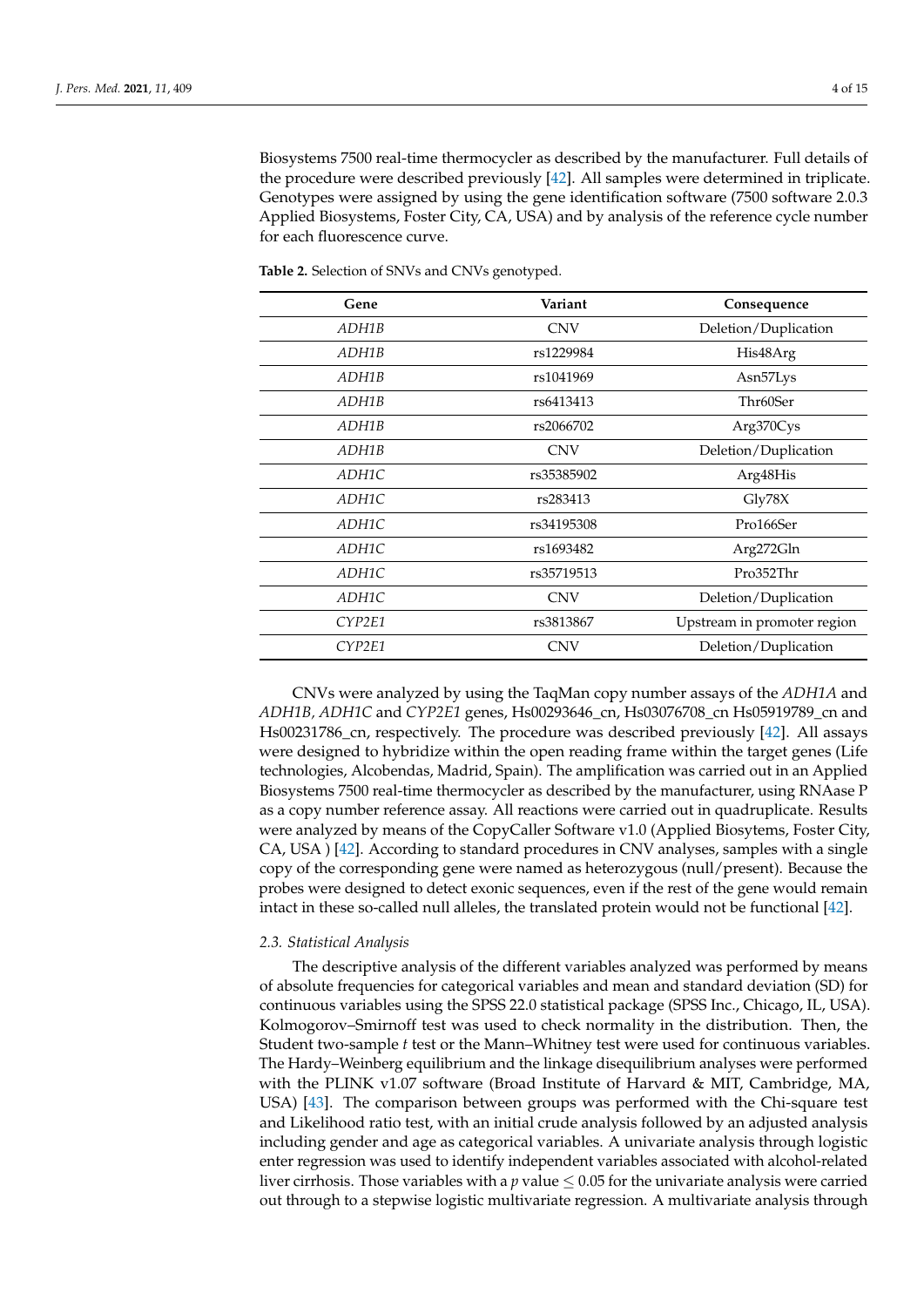logistic regression using gender and age as covariates was carried out to determine the association of genetic variants, isolated or grouped in haplotypes, and alcohol-related liver cirrhosis status. Adjustments for multiple analyses were performed by using the False Discovery Rate correction.  $P_c$  values  $\leq 0.05$  were considered statistically significant. The association between genetic variants and alcohol-related liver cirrhosis trait was estimated by odds ratio (OR) with a 95% confidence interval (CI) [\[43\]](#page-13-2).

#### *2.4. Availability of Materials and Data*

The datasets generated during and/or analyzed during the current study are available from the corresponding author on reasonable request.

## **3. Results**

The detailed characteristics of the subjects included in this study are summarized in Table [1.](#page-2-0) The mean age of alcohol-related liver cirrhosis patients was higher in comparison to healthy subjects, and gender distribution was dissimilar between both groups. This is attributable to the lesser prevalence of alcohol-related liver cirrhosis in women compared to men [\[44\]](#page-13-3). However, age is not a relevant factor in allele frequencies, nor is gender as none of the genes studied are located either in  $X$  or  $Y$  chromosomes. The genotype distribution for all genetic variants tested in both healthy subjects and alcohol-related liver cirrhosis patients was in Hardy–Weinberg's equilibrium.

The genotype frequencies of the variants examined in the study are shown in Table [3.](#page-5-0) Considering *ADH1B*, two of the polymorphisms analyzed, rs1041969 Asn57Lys and rs2066702 Arg370Cys, were monomorphic in both cohorts of subjects. In addition, we identified the variant alleles *ADH1B\*1* (Arg48 + Arg370) and *ADH1B\*2* (His48 + Arg370). Furthermore, heterozygous individuals for the SNV rs6413413 Thr60Ser were identified in both healthy subjects and cirrhosis patients.

Regarding *ADH1C*, three polymorphisms, rs35385902 Arg48His, rs34195308 Pro166Ser, and rs35719513 Pro352Thr, were monomorphic in our study population. Although a low frequency was expected in control individuals, no previous studies analyzed these variants in Caucasian alcohol-related liver cirrhosis patients. The *ADH1C* gene has two major allelic variants, *ADH1C\*1* (Arg272 + Ile350) and *ADH1C\*2* (Glu272 + Val350). The SNVs responsible for these amino acid substitutions are at a very high linkage disequilibrium [\[45\]](#page-13-4). Accordingly, we genotyped the SNV rs1693482 Arg272Glu. The allelic frequency displayed in our study population is in keeping with previous studies in European populations [\[46\]](#page-13-5).

The results of genotype frequencies observed in individuals stratified by the *CYP2E1* genotype are shown in Table [3.](#page-5-0)

We found that the frequency of the mutated form of the SNVs *ADH1B* rs1229984 and *ADH1C* rs283413 were significantly lower in alcohol-related liver cirrhosis patients. Concerning *ADH1B* rs1229984, the adjusted *p* value was equal to 0.008. Regarding *ADH1C* rs283413, the adjusted  $p$  value was equal to  $= 0.015$ . For both SNVs, the statistically significant differences remained after FDR adjustment for multiple comparisons (Table [3\)](#page-5-0).

CNV analyses revealed that structural variations for the *ADH1A*, *ADH1B*, *ADH1C*, and *CYP2E1* genes occur in Caucasian individuals. The results obtained are shown in Table [3.](#page-5-0) Overall findings indicate that *ADH1A* CNVs (in all cases deletions) occur in 1.8% of individuals, being more frequent in alcohol-related liver cirrhosis patients (crude *p* value = 0.013, *P<sup>c</sup>* = 0.944). For *ADH1B*, we identified a single case of a patient with three gene copies, whereas the rest of patients and control individuals carried two copies. For *ADH1C*, we only identified individuals with one or two copies, being less frequent the presence of a single copy in patients with alcohol-related liver cirrhosis, although the differences were not statistically significant, as shown in Table [3.](#page-5-0) For *CYP2E1,* we identified healthy individuals with one, two, or three copies, whereas all patients with cirrhosis carried two copies of the gene.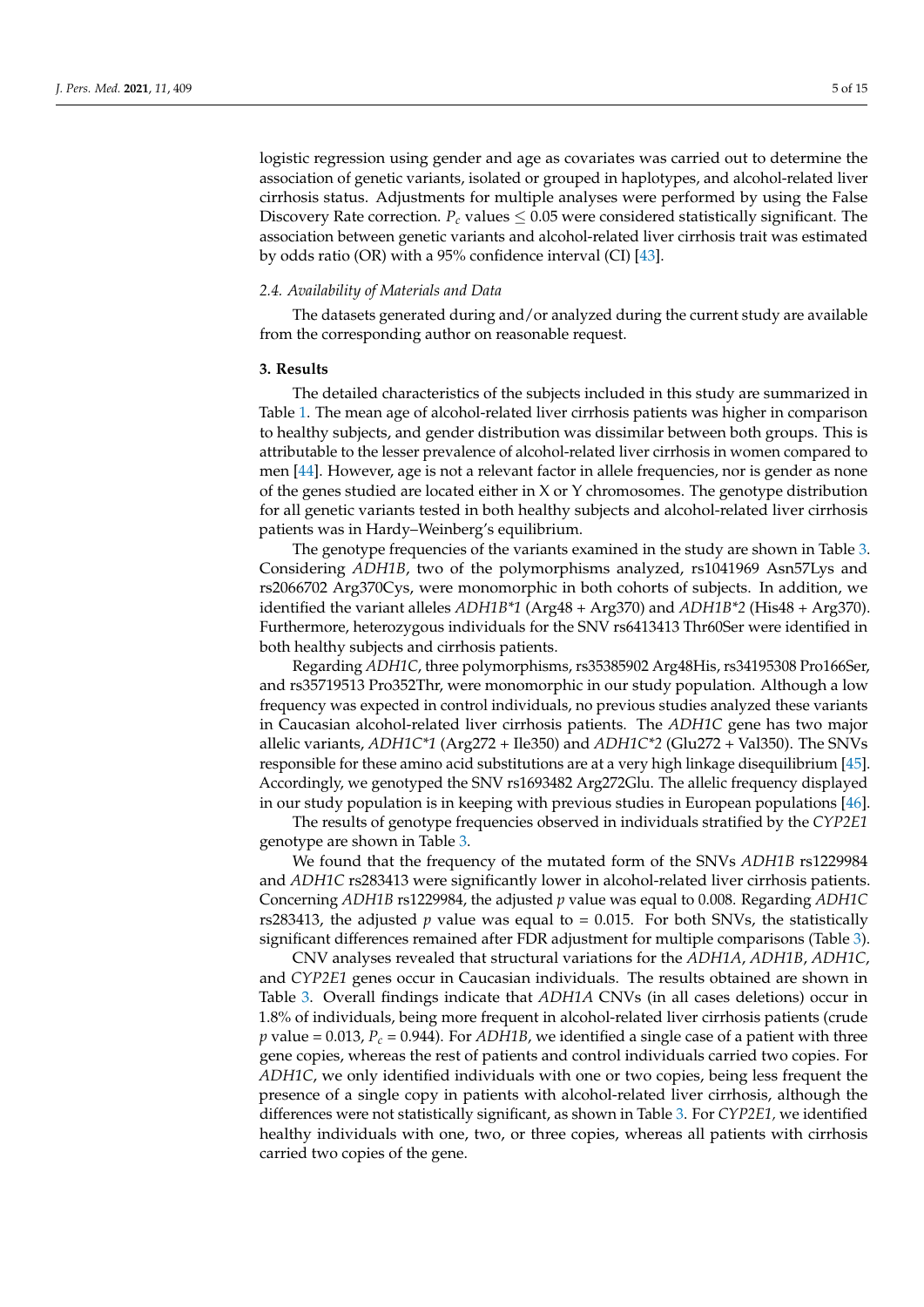| Gene   | Variant<br>(SVN id)              | <b>Cirrhosis Patients:</b><br>Number of DNA Samples, (Frequencies for<br>Non-Mutated; Heterozygous; Homozygous) | Controls:<br>Number of DNA Samples, (Frequencies for<br>Non-Mutated; Heterozygous; Homozygous) | <b>Intergroup Comparison</b><br>OR (95% CI) with Covariates, $P$ ; $P_a$ ; $P_c$ |
|--------|----------------------------------|-----------------------------------------------------------------------------------------------------------------|------------------------------------------------------------------------------------------------|----------------------------------------------------------------------------------|
| ADH1B  | rs1229984                        | 151 (0.967, 0.033, 0.000)                                                                                       | 250 (0.880, 0.112, 0.008)                                                                      | $0.08$ (0.01-0.58), 0.003; 0.008; 0.037                                          |
| ADH1B  | rs1041969                        | 128 (1.000, 0.000, 0.000)                                                                                       | 259 (1.000, 0.000, 0.000)                                                                      |                                                                                  |
| ADH1B  | rs6413413                        | 135 (0.993, 0.007, 0.000)                                                                                       | 258 (0.988, 0.012, 0.000)                                                                      | 1.66 (0.00–7.15 $\times$ 10 <sup>5</sup> ), 0.685; 0.938; 1.000                  |
| ADH1B  | rs2066702                        | 157 (1.000, 0.000, 0.000)                                                                                       | 250 (1.000, 0.000, 0.000)                                                                      |                                                                                  |
| ADH1C  | rs35385902                       | 160 (1.000, 0.000, 0.000)                                                                                       | 229 (1.000, 0.000, 0.000)                                                                      |                                                                                  |
| ADH1C  | rs283413                         | 152 (0.987, 0.013, 0.000)                                                                                       | 240 (0.929, 0.071, 0.000)                                                                      | $0.07(0.01-0.69)$ , $0.005$ ; $0.015$ ; $0.037$                                  |
| ADH1C  | rs34195308                       | 149 (1.000, 0.000, 0.000)                                                                                       | 253 (1.000, 0.000, 0.000)                                                                      |                                                                                  |
| ADH1C  | rs1693482                        | 122 (0.377, 0.533, 0.090)                                                                                       | 250 (0.400, 0.448, 0.152)                                                                      | $0.92$ $(0.42 - 2.03)$ , $0.778$ ; $0.843$ ; $1.000$                             |
| ADH1C  | rs35719513                       | 145 (1.000, 0.000, 0.000)                                                                                       | 245 (1.000, 0.000, 0.000)                                                                      |                                                                                  |
| CYP2E1 | rs3813867                        | 154 (0.941, 0.052, 0.007)                                                                                       | 250 (0.944, 0.052, 0.004)                                                                      | $0.43(0.09-2.12), 0.854; 0.301; 0.501$                                           |
| Gene   | Variant<br>(Structural Variants) | <b>Cirrhosis Patients:</b><br>Number of Samples, (Frequencies for One, Two<br>and Three Gene Copies)            | Controls:<br>Number of Samples, (Frequencies for One, Two<br>and Three Gene Copies)            | <b>Intergroup Comparison</b><br>OR for CNV Carriers (95% CI), $P_i P_a$ , $P_c$  |
| ADH1A  | <b>CNV</b>                       | 158 (0.038, 0.962, 0.000)                                                                                       | 229 (0.004, 0.996, 0.000)                                                                      | $0.04(0.00-46.94), 0.013; 0.236; 0.944$                                          |
| ADH1B  | <b>CNV</b>                       | 156 (0.000, 0.994, 0.006)                                                                                       | 231 (0.000, 1.000, 0.000)                                                                      | 22.07 (0.00–1.56 $\times$ 10 <sup>5</sup> ), 0.177; 0.334; 0.668                 |
| ADH1C  | <b>CNV</b>                       | 154 (0.006, 0.994, 0.006)                                                                                       | 232 (0.022, 0.978, 0.000)                                                                      | $0.17(0.00 - 9.03), 0.336; 0.442; 0.589$                                         |
| CYP2E1 | <b>CNV</b>                       | 157 (0.000, 1.000, 0.000)                                                                                       | 236 (0.008, 0.987, 0.004)                                                                      | 1.13 (0.00–2.84 $\times$ 10 <sup>10</sup> ), 0.633; 0.992; 0.992                 |

**Table 3.** Distribution of genotype frequencies of *ADH1, ADH2, ADH3*, and *CYP2E1* genetic variants.

<span id="page-5-0"></span>*P<sup>a</sup>* values correspond to *p* values adjusted by gender and age. *P<sup>c</sup>* values correspond to *P<sup>a</sup>* values corrected for multiple comparisons by using False Discovery. Rate analyses.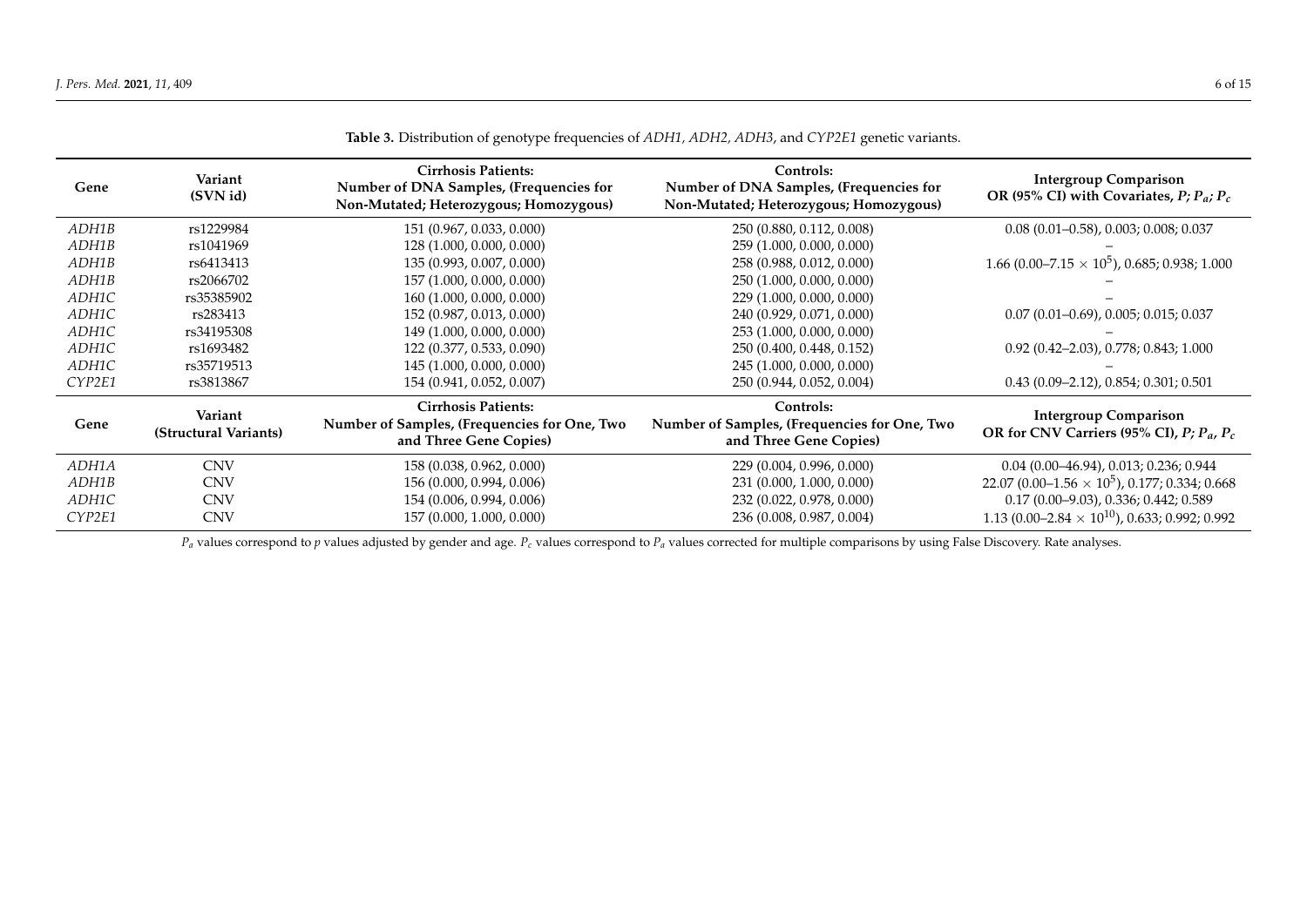Univariate and multivariate regression analysis for alcohol-related liver cirrhosis status based on *ADH1A*, *ADH1B*, *ADH1C*, and *CYP2E1* genetic variants are presented in Table [4.](#page-6-0) After multivariate logistic analysis, the SNVs *ADH1B* rs1229984 (*p* value = 0.023,  $\beta$  = 0.01) remained associated with the risk of developing alcohol-related liver cirrhosis.

**Table 4.** Univariate and multivariate logistic regression analysis.

<span id="page-6-0"></span>

|              |                  | Univariate Logistic Regression |                        |                 | <b>Multivariate Logistic Regression</b> |                        |         |
|--------------|------------------|--------------------------------|------------------------|-----------------|-----------------------------------------|------------------------|---------|
| Gene         | Variant (SVN Id) | <i>p</i> Value                 | $\beta$ Value (95% CI) | B               | <i>p</i> Value                          | $\beta$ Value (95% CI) | B       |
| <i>ADH1A</i> | <b>CNV</b>       | 0.043                          | $0.11(0.01 - 0.93)$    | $-2.20$         | 0.924                                   |                        | -       |
| ADH1B        | rs1229984        | 0.012                          | $0.31(0.12 - 0.77)$    | $-1.18$         | 0.023                                   | $0.01(0.13 - 0.72)$    | $-2.34$ |
| ADH1B        | rs6413413        | 0.695                          | $0.63(0.06-6.16)$      | $-0.45$         |                                         |                        |         |
| ADH1B        | <b>CNV</b>       | 1.0                            |                        |                 |                                         |                        |         |
| ADH1C        | rs283413         | 0.021                          | $0.175(0.04 - 0.77)$   | $-1.74$         | 0.090                                   |                        |         |
| ADH1C        | rs1693482        | 0.788                          | $1.04(0.76 - 1.43)$    | 0.043           |                                         |                        |         |
| ADH1C        | <b>CNV</b>       | 0.377                          | $2.70(0.30 - 24.35)$   | 0.992           |                                         |                        |         |
| CYP2E1       | rs3813867        | 1.0                            |                        | $\qquad \qquad$ |                                         |                        |         |
| CYP2E1       | <b>CNV</b>       | 0.641                          | $1.79(0.15 - 20.55)$   | 0.581           |                                         |                        |         |
| <b>Sex</b>   |                  | < 0.001                        | 17.99 (10.44–31.01)    | 2.89            | < 0.001                                 | 13.38 (3.98–44.95)     | 2.59    |
| Age          |                  | < 0.001                        | $1.27(1.21-1.33)$      | 0.24            | < 0.001                                 | $1.25(1.18-1.33)$      | 0.23    |

Univariate logistic regression  $(p < 0.2)$  completed; all statistically significant results then carried through to a stepwise. Logistic multivariate regression analysis ( $p \leq 0.05$ ). All statistically significant variables from multivariate logistic regression shown in bold type.

> We also investigated the putative effect of haplotypes characterized by the combination of *ADH1B* rs1229984 + rs6413413, and *ADH1C* rs283413 + rs1693482 SNVs. Thirty-one haplotypes were observed in alcohol-related liver cirrhosis patients and healthy individuals (Table [5\)](#page-7-0). Haplotypes that show a significant association and a risk effect for developing alcohol-related liver cirrhosis are those composed of the alleles that also revealed a significant association in single-SNV analyses, thus suggesting that the risk is attributable to the SNVs isolated, rather than to the haplotypes. However, we observed that the combination of the wild type genotype of two SNVs, namely *ADH1B* rs1229984 and *ADH1C* rs283413, was significantly higher in alcohol-related liver cirrhosis individuals when compared with healthy subjects (OR = 6.92,  $P_a$  = 0.018,  $P_c$  = 0.078). In addition, the OR associated was higher than that associated with each SNV analyzed separately. This result is keeping in line with the observed protective role of the mutant alleles of both SNVs. However, the association described between this haplotype and the susceptibility for developing alcohol-related liver cirrhosis was found to be non-significant after multiple testing correction.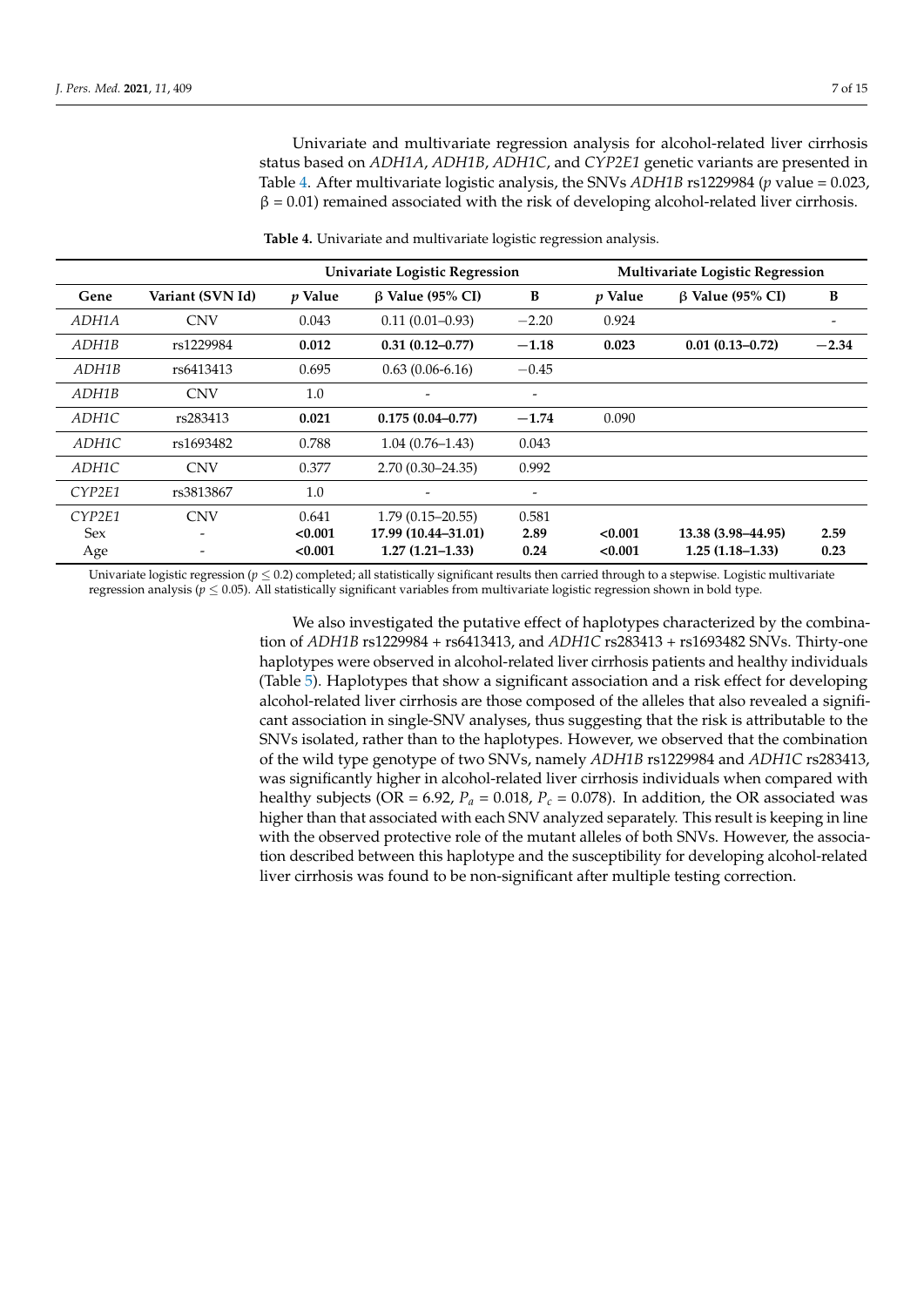<span id="page-7-0"></span>

| Haplotype<br>Variant (SVN Id)          | Genotype  | <b>Cirrhosis Patients:</b><br>Number of Total DNA Samples,<br>(Frequency for Haplotype) | Controls:<br>Number of Total DNA Samples,<br>(Frequency for Haplotype) | <b>Haplotype Association Analysis</b><br>OR (95% CI), $P; P_a; P_c$ |
|----------------------------------------|-----------|-----------------------------------------------------------------------------------------|------------------------------------------------------------------------|---------------------------------------------------------------------|
| rs1229984-rs6413413-rs283413-rs1693482 | $A-A-G-A$ | 108 (0.349)                                                                             | 228 (0.332)                                                            | 1.09 (0.48-2.49), 0.464; 0.838; 0.690                               |
| rs1229984-rs6413413-rs283413-rs1693482 | $A-A-T-G$ | 108 (0.006)                                                                             | 228 (0.018)                                                            | $0.63(0.03-13.35), 0.179; 0.764; 0.690$                             |
| rs1229984-rs6413413-rs283413-rs1693482 | $G-A-G-G$ | 108(0.013)                                                                              | 228 (0.036)                                                            | $0.55(0.05 - 5.65), 0.081; 0.616; 0.682$                            |
| rs1229984-rs6413413-rs283413-rs1693482 | $A-A-G-G$ | 108(0.631)                                                                              | 228 (0.614)                                                            | 1.61 (0.71-3.64), 0.393; 0.253; 0.420                               |
| rs1229984-rs6413413-rs283413           | $A-A-T$   | 119 (0.007)                                                                             | 230 (0.026)                                                            | 0.37 (0.03-4.07), 0.069; 0.417; 0.539                               |
| rs1229984-rs6413413-rs283413           | $G-A-G$   | 119(0.015)                                                                              | 230 (0.047)                                                            | $0.27$ (0.03-2.27), 0.023; 0.229; 0.420                             |
| rs1229984-rs6413413-rs283413           | $A-A-G$   | 119 (0.978)                                                                             | 230 (0.926)                                                            | 7.66 (1.56-37.51), 0.002; 0.012; 0.078                              |
| rs1229984-rs6413413-rs1693482          | $G-A-A$   | 111 (0.003)                                                                             | 254 (0.014)                                                            | $3.08 \times 10^{-5}$ (0.0–0.06), 0.072; 0.007; 0.078               |
| rs1229984-rs6413413-rs1693482          | $A-A-A$   | 111(0.347)                                                                              | 254(0.33)                                                              | 1.03 (0.52-2.05), 0.62; 0.933; 0.723                                |
| rs1229984-rs6413413-rs1693482          | $G-A-G$   | 111(0.013)                                                                              | 254 (0.042)                                                            | $0.08(0.01-1.04), 0.039; 0.054; 0.114$                              |
| rs1229984-rs6413413-rs1693482          | $A-A-G$   | 111 (0.636)                                                                             | 254(0.613)                                                             | 1.53 (0.68-3.44), 0.517; 0.303; 0.440                               |
| rs1229984-rs283413-rs1693482           | $G-G-A$   | 110(0.004)                                                                              | 228 (0.019)                                                            | $4.45 \times 10^{-4}$ (0.00–0.18), 0.076; 0.011; 0.078;             |
| rs1229984-rs283413-rs1693482           | $A-G-A$   | 110(0.350)                                                                              | 228 (0.324)                                                            | 1.13 (0.50-2.57), 0.346; 0.771; 0.690                               |
| rs1229984-rs283413-rs1693482           | $A-T-G$   | 110(0.005)                                                                              | 228 (0.017)                                                            | $0.54$ (0.02-11.87), 0.132; 0.697; 0.690                            |
| rs1229984-rs283413-rs1693482           | $G-G-G$   | 110(0.011)                                                                              | 228(0.033)                                                             | $0.66$ $(0.06 - 7.1)$ , $0.059$ ; $0.730$ ; $0.690$                 |
| rs1229984-rs283413-rs1693482           | $A-G-G$   | 110 (0.630)                                                                             | 228 (0.607)                                                            | 1.64 (0.72-3.75), 0.344; 0.242; 0.420                               |
| rs6413413-rs283413-rs1693482           | $A-G-A$   | 113 (0.349)                                                                             | 228 (0.336)                                                            | 1.01 (0.48-2.14), 0.664; 0.979; 0.734                               |
| rs6413413-rs283413-rs1693482           | $A-T-G$   | 113 (0.007)                                                                             | 228 (0.025)                                                            | $0.05(0.00-0.96), 0.067; 0.047; 0.114$                              |
| rs6413413-rs283413-rs1693482           | $A-G-G$   | 113(0.645)                                                                              | 228 (0.639)                                                            | 1.43 (0.64-3.20), 0.745; 0.384; 0.525                               |
| rs6413413-rs283413                     | $A-T$     | 124 (0.008)                                                                             | 230 (0.037)                                                            | $0.09$ (0.01-0.85), 0.036; 0.035; 0.106                             |
| rs6413413-rs283413                     | $A-G$     | 124 (0.992)                                                                             | 230 (0.963)                                                            | 9.39 (1.15-76.49), 0.041; 0.036; 0.106                              |
| rs6413413-rs1693482                    | $A-A$     | 117 (0.348)                                                                             | 254 (0.344)                                                            | 0.91 (0.41-2.00), 0.924; 0.807; 0.690                               |

**Table 5.** Alcohol dehydrogenase haplotypes in patients with alcoholic liver cirrhosis and healthy controls.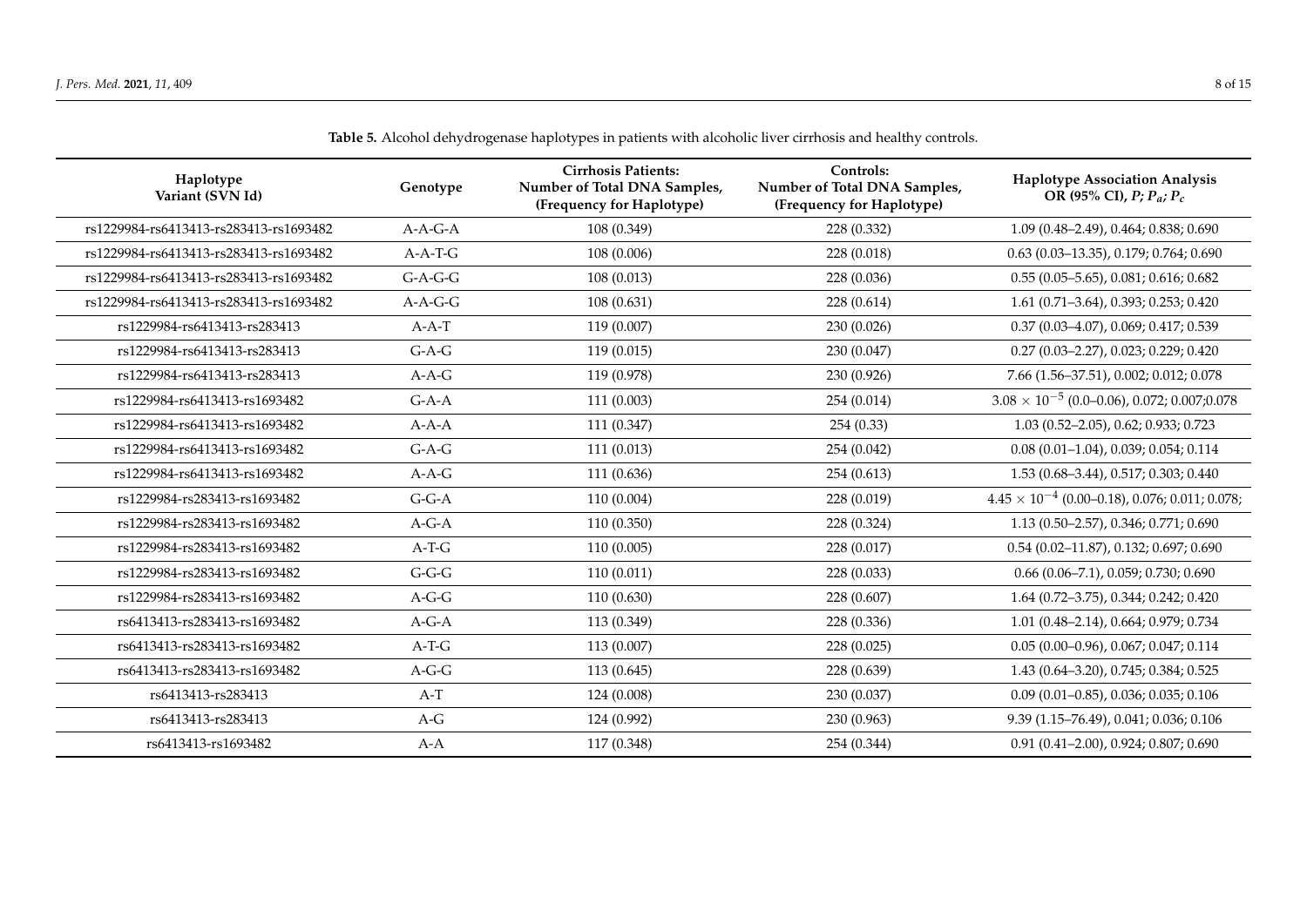| lable 5. Cont.                |          |                                                                                         |                                                                        |                                                                     |  |  |
|-------------------------------|----------|-----------------------------------------------------------------------------------------|------------------------------------------------------------------------|---------------------------------------------------------------------|--|--|
| Haplotype<br>Variant (SVN Id) | Genotype | <b>Cirrhosis Patients:</b><br>Number of Total DNA Samples,<br>(Frequency for Haplotype) | Controls:<br>Number of Total DNA Samples,<br>(Frequency for Haplotype) | <b>Haplotype Association Analysis</b><br>OR (95% CI), $P; P_a; P_c$ |  |  |
| rs6413413-rs1693482           | $A-G$    | 117 (0.652)                                                                             | 254 (0.656)                                                            | $1.1(0.50-2.42), 0.917; 0.813; 0.690$                               |  |  |
| rs1229984-rs6413413           | $G-A$    | 125(0.016)                                                                              | 258 (0.056)                                                            | $0.09(0.01-0.68), 0.021; 0.019; 0.078$                              |  |  |
| rs1229984-rs6413413           | $A-A$    | 125 (0.984)                                                                             | 258 (0.943)                                                            | 9.84 (1.43–67.57), 0.027; 0.020; 0.078                              |  |  |
| rs283413-rs1693482            | $G-A$    | 115(0.355)                                                                              | 228 (0.346)                                                            | $1.08(0.46-2.55), 0.741; 0.861; 0.690$                              |  |  |
| rs283413-rs1693482            | T-G      | 115 (0.007)                                                                             | 228 (0.024)                                                            | $0.06(0.00-1.05)$ , $0.104$ ; $0.054$ ; $0.114$                     |  |  |
| rs283413-rs1693482            | $G-G$    | 115 (0.638)                                                                             | 228 (0.630)                                                            | 1.34 (0.60-3.00), 0.729; 0.477; 0.555                               |  |  |
| rs1229984-rs283413            | $A-T$    | 138 (0.007)                                                                             | 230 (0.027)                                                            | $0.39(0.03-4.40), 0.074; 0.447; 0.547$                              |  |  |
| rs1229984-rs283413            | $G-G$    | 138 (0.014)                                                                             | 230(0.054)                                                             | $0.31(0.04-2.56), 0.024; 0.276; 0.428$                              |  |  |
| rs1229984-rs283413            | $A-G$    | 138 (0.978)                                                                             | 230 (0.919)                                                            | 6.92 (1.39–34.35), 0.001; 0.018; 0.078                              |  |  |

**Table 5.** *Cont.*

 $P_a$  values correspond to *p* values adjusted by gender and age.  $P_c$  values correspond to  $P_a$  values corrected for multiple comparisons by using False Discovery Rate analyses.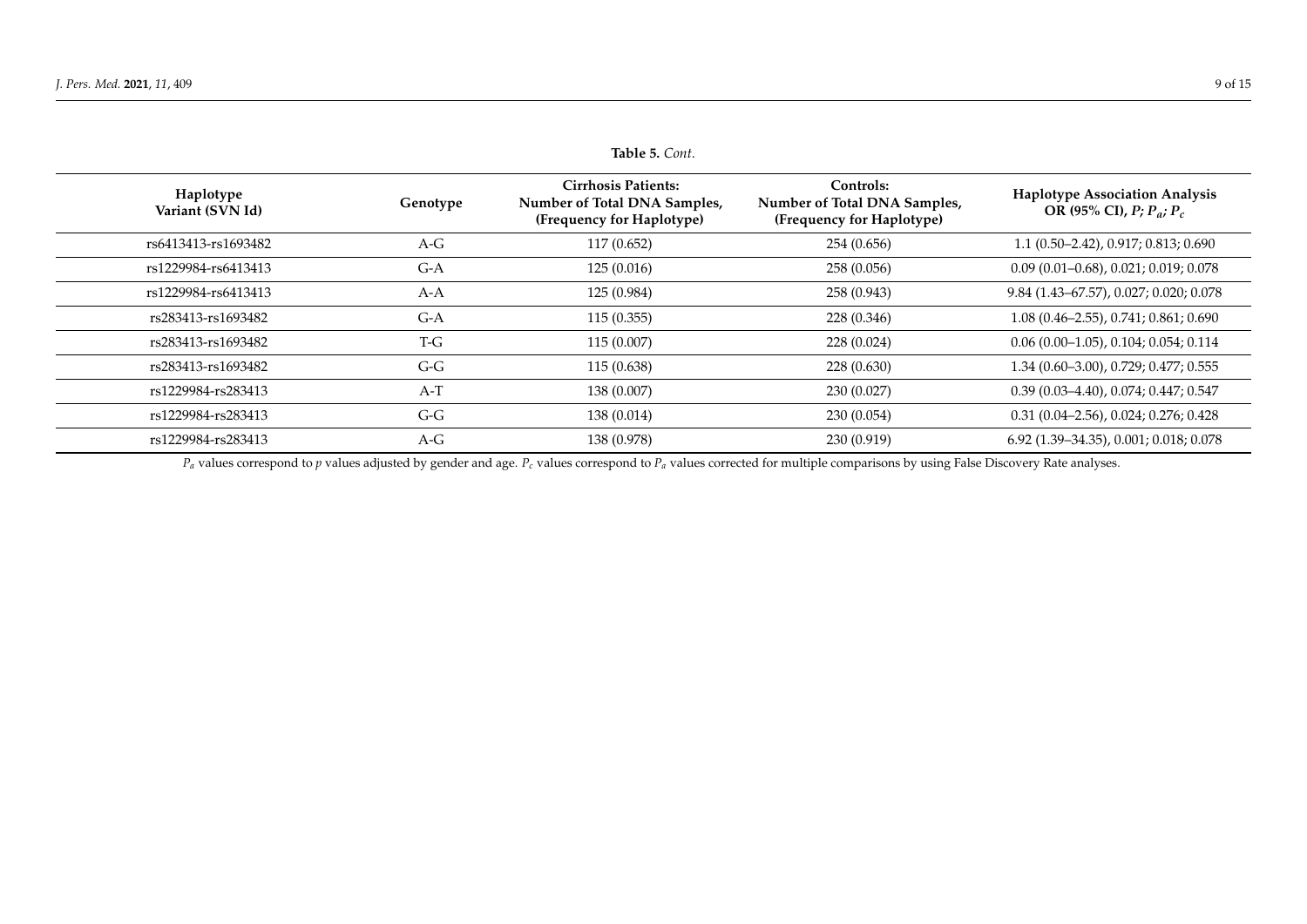## **4. Discussions**

Alcohol abuse is causing a wide range of hepatic lesions, alcohol-related liver cirrhosis being the most severe and harmful state, which may be lethal [\[4\]](#page-11-3). Present knowledge suggests that the susceptibility of developing alcohol-related liver cirrhosis is determined by environmental and genetic factors. Thus, data from twin studies demonstrate the heritability of alcohol dependence and its consequences [\[5\]](#page-11-4). The study of variations in genes coding for alcohol metabolizing enzymes could lead to a better understanding of the susceptibility and etiopathogenesis of alcohol-related liver cirrhosis. Thus, we analyzed the association between *ADH1A, ADH1B, ADH1C*, and *CYP2E1* genetic variants and cirrhosis liver disease in a well-characterized cohort of Spanish patients.

Our results suggest that genetic variation in two genes coding for ethanol-metabolizing enzymes, *ADH1B* and *ABH1C*, are related to a lower risk of developing alcohol-related liver cirrhosis. Herein, we described for the first time that *ADH1A* gene deletions were more common in alcohol-related liver cirrhosis patients compared to healthy subjects. Concerning *ADH1B* SNV, rs1041969 and rs2066702 were monomorphic, which is in agreement with the low allele frequency for individuals with European descent (equal to 0.000 and 0.004, respectively, in Southern Europeans according the gnomAD database; [https://gnomad.broadinstitute.org/.](https://gnomad.broadinstitute.org/) Accessed on 03 February 2021). Also, the observed allele frequencies for *ADH1B\*1 a*nd *ADH1B\*2* in healthy controls were in keeping with those reported in Caucasian subjects [\[30,](#page-12-20)[46–](#page-13-5)[49\]](#page-13-6). Moreover, the studies involving the *ADH1B* SNV rs6413413 are scarce. However, the allele frequencies observed in healthy subjects were in concordance with those reported in public databases for Caucasians [\[50\]](#page-13-7).

Regarding the *ADH1B* rs1229984 (Arg48His) SNV, the *ADH1B\*1* (Arg48, Arg370) allele, which encodes for the  $\beta_1$  subunit, and the mutated *ADH1B*<sup>\*</sup>2 (His48, Arg370) allele that encodes the subunit  $\beta_2$ , have been described. These two subunits have shown pharmacokinetic differences. The  $β_2$  subunit shows a 20–40-fold higher V<sub>max</sub> than the  $β_1$ subunit [\[10\]](#page-11-9). Hence, it could be speculated that the association of the variant *ADH1B\*2* allele could be associated with an increased detoxication rate, and hence a lower alcohol exposure. Also, faster ethanol oxidation brings about acetaldehyde accumulation. This fact triggers several unpleasant symptoms including vomiting, headache, and tachycardia. The appearance of these symptoms might act as a disincentive factor to drink alcohol, thereby protecting against ARLDs [\[5](#page-11-4)[,51\]](#page-13-8). The *ADH1B* rs1229984 SNV is prevalent in East Asian individuals but is rare in non-Asians [\[52\]](#page-13-9). However, the mutated *ADH1B\*2* (His48, Arg370) allele has been consistently associated with a protector role against ARLDs in East Asians [\[51\]](#page-13-8), Africans [\[53\]](#page-13-10) and Europeans [\[53\]](#page-13-10). Thus, our findings are in accordance with previous studies in Asians, where the *ADH1B\*2* allele frequency is much higher. Previously, Rodrigo et al. showed that the frequency of the mutated *ADH1B* rs1229984 allele was slightly higher in healthy controls than in alcohol-related liver cirrhosis patients in a Spanish cohort. Nevertheless, this difference was not statistically significant [\[48\]](#page-13-11). The lack of association in such study might be due to the small sample size studied. Furthermore, two studies focusing on Spanish men [\[30\]](#page-12-20) and Spanish women [\[47\]](#page-13-12) with ARLDs did not find any association of the risk with the SNV rs1229984. However, these two studies analyzed a small and heterogenous alcoholic patients' cohort, which included cirrhosis, steatosis, or chronic hepatitis, thus calling into question the suitability of these studies to detect significant effects.

Concerning the *ADH1C* gene, the SNVs rs35385902, rs34195308, and rs35719513 frequencies observed in our study agree with the extremely rare occurrence of these SNVs in Caucasians according to public databases [\[54\]](#page-13-13) and with the frequencies described in the gnomAD database, that were equal to 0.001, 0.000, and 0.001 for the above-mentioned SNVs, respectively. Also, the association studies including the polymorphism rs283413 Gly78X are very sparse. However, the allelic frequency observed in the healthy control cohort was shown in correspondence with the British and Irish population [\[55\]](#page-13-14). The occurrence of the mutated *ADH1C* rs283413 allele (Arg78) was statistically significantly higher in healthy controls than in alcohol-related liver cirrhosis patients. It should be stated,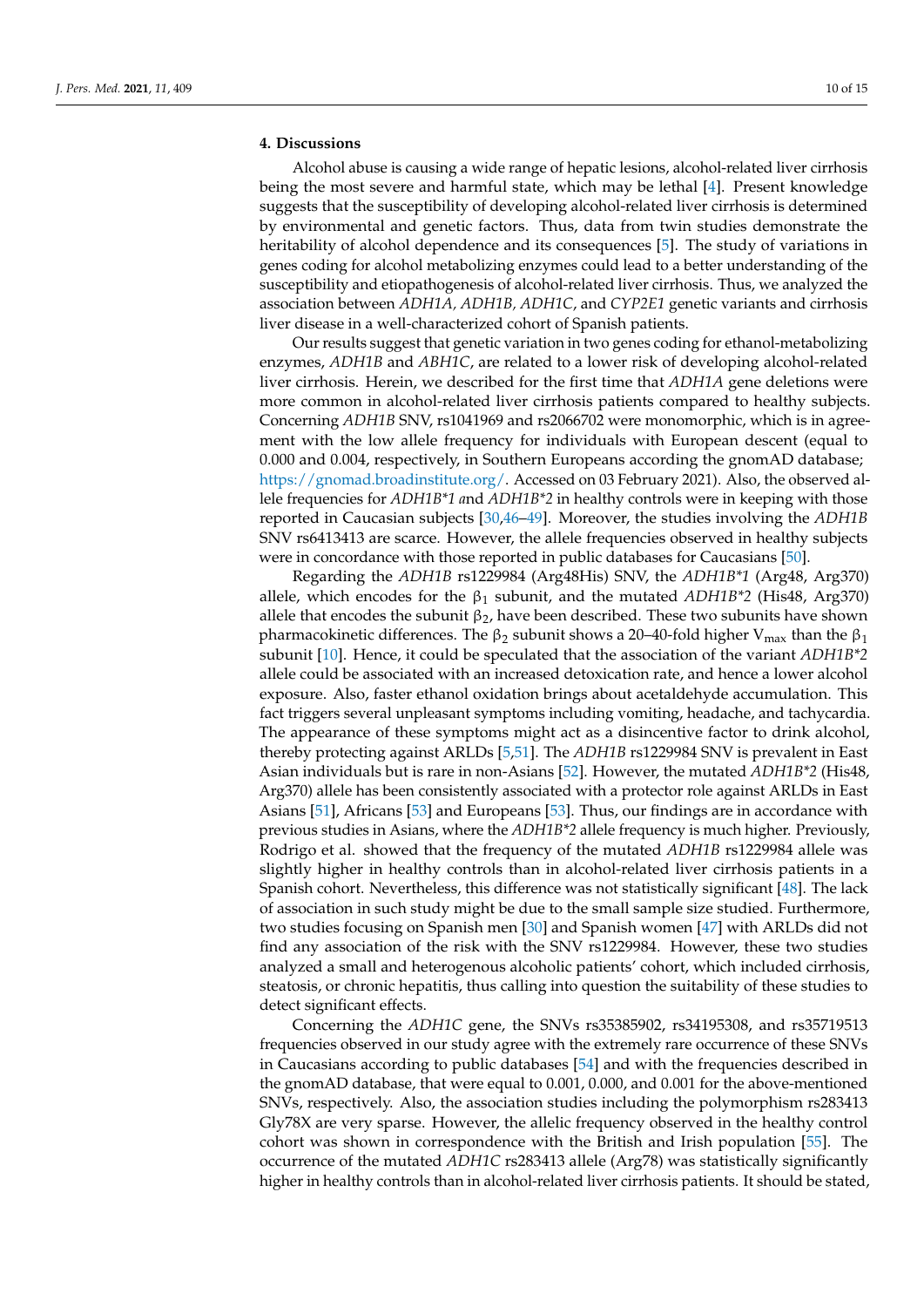however, that the statistical significance of this association is lower than that observed for *ADH1B* rs1229984, the statistical significance after multivariate logistical regression is marginal (Table [4\)](#page-6-0), the SNVs *ADH1C* rs283413 and *ADH1B* rs1229984 are at linkage disequilibrium in all populations ( $D' = 0.967$ ), and the linkage is even higher in the Iberian population in Spain  $(D' = 1.000)$  $(D' = 1.000)$  according to the Linkage Disequilibrium Pair Tool ( [https://ldlink.nci.nih.gov.](https://ldlink.nci.nih.gov) Accessed on 27 January 2021). Therefore, it cannot be ruled out that the association of the *ADH1C* rs283413 SNV with the risk of developing cirrhosis might actually be due to such a linkage.

Regarding the rest of *ADH1C* SNVs, it has been shown that the *ADH1C\*1* variant allele (Arg272 Ile350) encodes the subunit  $\gamma_1$  and  $ADH1C^*2$  (Glu272 Val350) the subunit γ2. Pharmacokinetic studies demonstrated that subjects carrying *ADH1C\*1* can metabolize ethanol at a much faster rate than carriers of *ADH1C\*2,* thus resulting in the rapid formation of acetaldehyde [\[10\]](#page-11-9). *ADH1C\*1* has been associated with the risk of developing ARLD in Asians [\[56,](#page-13-15)[57\]](#page-13-16), where this allelic variant is more prevalent than in Caucasians [\[30](#page-12-20)[,46](#page-13-5)[,47\]](#page-13-12). We did not find any association of this genetic variant with alcohol-related liver cirrhosis patients. Our results are consistent with previous studies in Spaniards and Europeans [\[30](#page-12-20)[,46](#page-13-5)[,47\]](#page-13-12).

*ADH* gene polymorphisms have been related to the triggering effect of alcohol in migraine attacks [\[58\]](#page-13-17) and with the risk of developing Parkinson's disease in women [\[59\]](#page-14-0), which is related to the effect of alcohol consumption in Parkinson's disease [\[60\]](#page-14-1) and with other movement disorders [\[61\]](#page-14-2).

Regarding *CYP2E1*, we analyzed the variant *CYP2E1*\*5B rs3813867 (−1295G > C). The genotype frequencies were in correspondence with those described for previous studies in the Spanish population [\[30\]](#page-12-20) and were similar to the frequencies described in other Caucasian populations [\[29](#page-12-21)[,31\]](#page-12-15). This gene variant is located at the 5´regulatory region, and the mutated *CYP2E1*\*5B allele, rs3813867 (−1295C), is associated with higher transcription and increased enzyme activity [\[62,](#page-14-3)[63\]](#page-14-4). The mutant *CYP2E1*\*5B rs3813867 (−1295C) variant has been associated consistently associated with ARLDs in Asians [\[26](#page-12-22)[,27](#page-12-13)[,63\]](#page-14-4). Nevertheless, contradictory results have been reported in Caucasians. Whereas several studies have described this association [\[29,](#page-12-21)[31,](#page-12-15)[62\]](#page-14-3), other studies did not confirm such association [\[30,](#page-12-20)[38,](#page-13-18)[47,](#page-13-12)[48\]](#page-13-11). Our results are in agreement with reports showing no association. Further research is needed to confirm the role of *CYP2E1*\*5B in Caucasians patients.

CNVs are an important source of variations in the human genome that can affect gene expression by a simple gene-dose effect or can include duplication or deletion of gene regulatory regions [\[64\]](#page-14-5). We report for the first time the frequencies for *ADH1A*, *ADH1B*, *ADH1C,* and *CYP2E1* CNVs in a Spanish cohort of alcohol-related liver cirrhosis patients and in healthy subjects. Our findings show that *ADH1A* CNVs occur at a higher frequency in alcohol-related liver cirrhosis subjects, although the multivariate regression analysis did not reach statistical significance. Further research is needed to explore the clinical relevance of this finding.

We acknowledge the limitation of the patient cohort sample size, which is relatively small considering that the frequency of some of the SNVs analyzed is very low in the population analyzed. In addition, patient and healthy cohorts have demonstrated significant differences in terms of age, gender, or alcohol consumption. To overcome these limitations, comparisons were adjusted for age and gender. However, a limitation still remains because of the lack of heavy drinkers in the control group. Since heavy alcohol consumption is related to the ARLD etiopathogenesis, different alcohol drinking habits between both cohorts may be expected [\[3\]](#page-11-2). Besides, this case-control design has been successfully carried out in previous studies to identify genetic risk factors associated to alcohol-related liver cirrhosis [\[65–](#page-14-6)[67\]](#page-14-7). Concerning the age and gender differences shown between alcohol-related liver cirrhosis patients and controls, all the analyses have been adjusted by these cofounding factors to control possible bias.

In summary, our results show that there is an association between functional SNVs in genes involved in ethanol metabolism and alcohol-related liver cirrhosis. Our findings on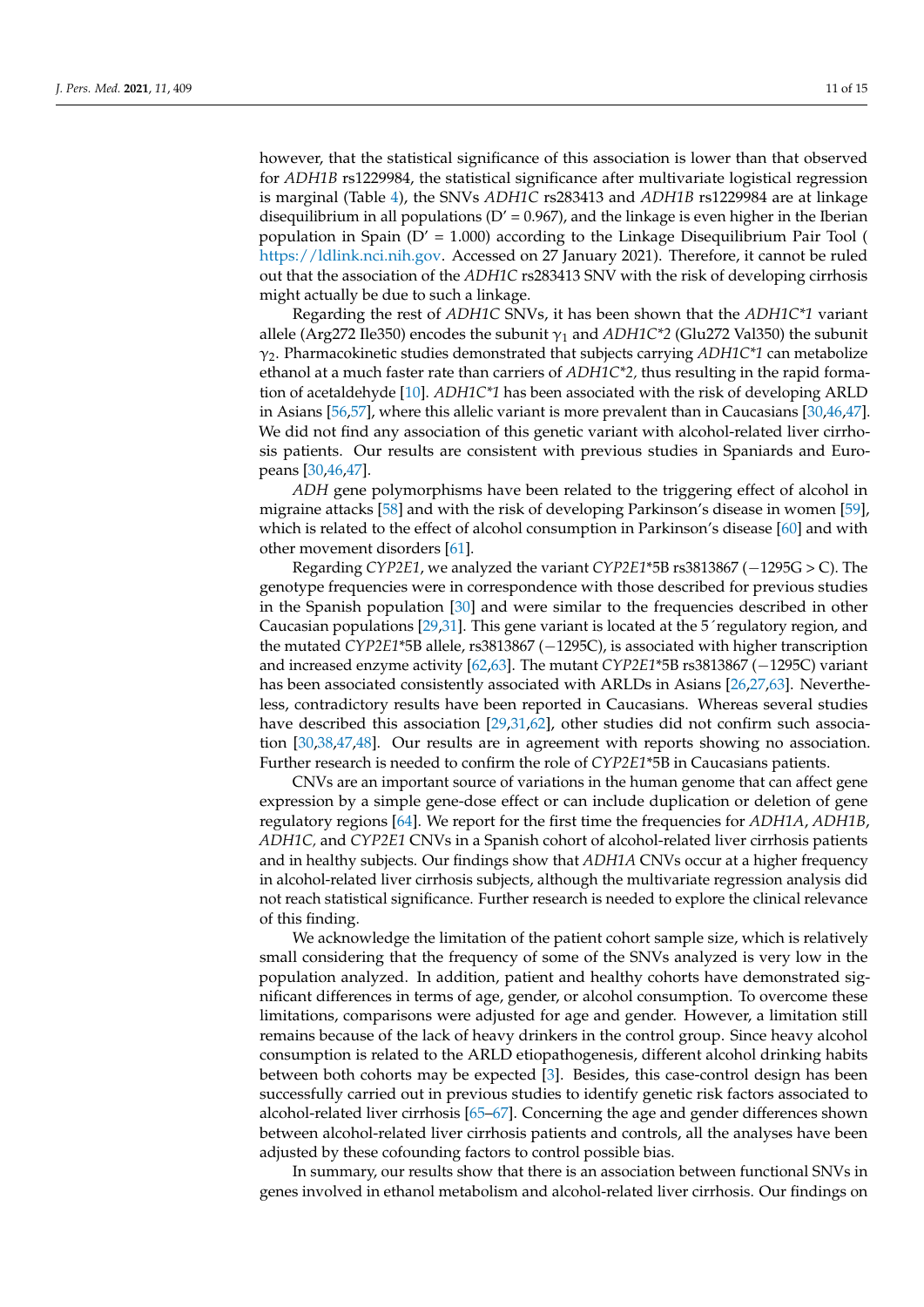*ADH1B* SNVs point to decreased ethanol metabolism as a risk factor of developing alcoholrelated liver cirrhosis. On one hand, decreased metabolism leads to higher exposure to alcohol and, on the other hand, decreased metabolism brings about lower production of ethanol metabolites that evoke unpleasant symptoms. With these unpleasant symptoms reduced, higher ethanol consumption or development of chronic alcohol consumption might be expected.

**Author Contributions:** P.A., E.G.-M., J.A.G.A. and J.M.L. designed research. J.M.L. evaluated patients and performed clinical research. E.G.-M. and J.A.G.A. selected controls. Conceptualization, P.A., E.G.-M., J.A.G.A. and J.M.L.; Data curation, P.A., J.A.G.A. and J.M.L.; Formal analysis, P.A., E.G.-M., J.A.C.-G., J.A.G.A. and J.M.L.; Funding acquisition, P.A., E.G.-M., J.A.G.A. Investigation, P.A., E.G.-M., J.A.C.-G., J.A.G.A. and J.M.L.; Methodology, P.A., E.G.-M.; Project administration, J.A.G.A.; Resources, E.G.-M. and J.A.G.A.; Supervision, P.A., E.G.-M., J.A.G.A. and J.M.L.; Validation, J.A.G.A. and J.M.L.; Writing—original draft, P.A., E.G.-M., J.A.G.A. and J.M.L.; Writing—review & editing, P.A., E.G.-M., J.A.G.A. and J.M.L. All authors reviewed and contributed to the manuscript. All authors have read and agreed to the published version of the manuscript.

**Funding:** The present study has been supported in part by Grants PI15/00303, PI18/00540, and RETICS ARADyAL RD16/0006/0004 from Fondo de Investigación Sanitaria, Instituto de Salud Carlos III, Madrid, Spain, and IB16170 and GR18145 from Junta de Extremadura, Spain. Financed in part with FEDER funds from the European Union. P. A. holds a "Atracción y retorno de talento investigador" grant by Junta de Extremadura, Spain: TA18025.

**Institutional Review Board Statement:** The study was conducted according to the guidelines of the Declaration of Helsinki and approved by the Institutional Ethics Committee of the participating hospitals, University Hospital Infanta Cristina (Badajoz, Spain) and San Carlos University Hospital (Madrid, Spain).

**Informed Consent Statement:** Informed consent was obtained from all subjects involved in the study.

**Conflicts of Interest:** The authors declare no conflict of interest.

## **References**

- <span id="page-11-0"></span>1. Griswold, M.G.; Fullman, N.; Hawley, C.; Arian, N.; Zimsen, S.R.M.; Tymeson, H.D.; Venkateswaran, V.; Tapp, A.D.; Forouzanfar, M.H.; Salama, J.S.; et al. Alcohol Use and Burden for 195 Countries and Territories, 1990-2016: A Systematic Analysis for the Global Burden of Disease Study 2016. *Lancet* **2018**, *392*, 1015–1035. [\[CrossRef\]](http://doi.org/10.1016/S0140-6736(18)31310-2)
- <span id="page-11-1"></span>2. World Health Organization. Available online: [https://www.who.int/substance\\_abuse/publications/global\\_alcohol\\_report/en/](https://www.who.int/substance_abuse/publications/global_alcohol_report/en/) (accessed on 13 November 2020).
- <span id="page-11-2"></span>3. Lieber, C.S. Alcoholic Fatty Liver: Its Pathogenesis and Mechanism of Progression to Inflammation and Fibrosis. *Alcohol* **2004**, *34*, 1–19. [\[CrossRef\]](http://doi.org/10.1016/j.alcohol.2004.07.008)
- <span id="page-11-3"></span>4. Liangpunsakul, S.; Haber, P.; McCaughan, G.W. Alcoholic Liver Disease in Asia, Europe, and North America. *Gastroenterology* **2016**, *150*, 1786–1797. [\[CrossRef\]](http://doi.org/10.1053/j.gastro.2016.02.043)
- <span id="page-11-4"></span>5. Stickel, F.; Moreno, C.; Hampe, J.; Morgan, M.Y. The Genetics of Alcohol Dependence and Alcohol-Related Liver Disease. *J. Hepatol.* **2017**, *66*, 195–211. [\[CrossRef\]](http://doi.org/10.1016/j.jhep.2016.08.011)
- <span id="page-11-5"></span>6. Teschke, R. Alcoholic Steatohepatitis (ASH) and Alcoholic Hepatitis (AH): Cascade of Events, Clinical Aspects, and Pharmacotherapy Options. *Expert Opin. Pharmacother.* **2018**, *19*, 779–793. [\[CrossRef\]](http://doi.org/10.1080/14656566.2018.1465929) [\[PubMed\]](http://www.ncbi.nlm.nih.gov/pubmed/29708448)
- <span id="page-11-6"></span>7. Teschke, R. Microsomal Ethanol-Oxidizing System: Success Over 50 Years and an Encouraging Future. *Alcohol. Clin. Exp. Res.* **2019**, *43*, 386–400. [\[CrossRef\]](http://doi.org/10.1111/acer.13961) [\[PubMed\]](http://www.ncbi.nlm.nih.gov/pubmed/30667528)
- <span id="page-11-7"></span>8. Teschke, R. Alcoholic Liver Disease: Alcohol Metabolism, Cascade of Molecular Mechanisms, Cellular Targets, and Clinical Aspects. *Biomedicines* **2018**, *6*, 106. [\[CrossRef\]](http://doi.org/10.3390/biomedicines6040106) [\[PubMed\]](http://www.ncbi.nlm.nih.gov/pubmed/30424581)
- <span id="page-11-8"></span>9. Crabb, D.W.; Matsumoto, M.; Chang, D.; You, M. Overview of the Role of Alcohol Dehydrogenase and Aldehyde Dehydrogenase and Their Variants in the Genesis of Alcohol-Related Pathology. *Proc. Nutr. Soc.* **2004**, *63*, 49–63. [\[CrossRef\]](http://doi.org/10.1079/PNS2003327) [\[PubMed\]](http://www.ncbi.nlm.nih.gov/pubmed/15099407)
- <span id="page-11-9"></span>10. Lee, S.L.; Höög, J.O.; Yin, S.J. Functionality of Allelic Variations in Human Alcohol Dehydrogenase Gene Family: Assessment of a Functional Window for Protection against Alcoholism. *Pharmacogenetics* **2004**, *14*, 725–732. [\[CrossRef\]](http://doi.org/10.1097/00008571-200411000-00003) [\[PubMed\]](http://www.ncbi.nlm.nih.gov/pubmed/15564879)
- <span id="page-11-10"></span>11. Singal, A.K.; Bataller, R.; Ahn, J.; Kamath, P.S.; Shah, V.H. ACG Clinical Guideline: Alcoholic Liver Disease. *Am. J. Gastroenterol.* **2018**, *113*, 175–194. [\[CrossRef\]](http://doi.org/10.1038/ajg.2017.469)
- <span id="page-11-11"></span>12. Choudhary, N.S.; Duseja, A. Genetic and Epigenetic Disease Modifiers: Non-Alcoholic Fatty Liver Disease (NAFLD) and Alcoholic Liver Disease (ALD). *Transl. Gastroenterol. Hepatol.* **2021**, *6*, 2. [\[CrossRef\]](http://doi.org/10.21037/tgh.2019.09.06)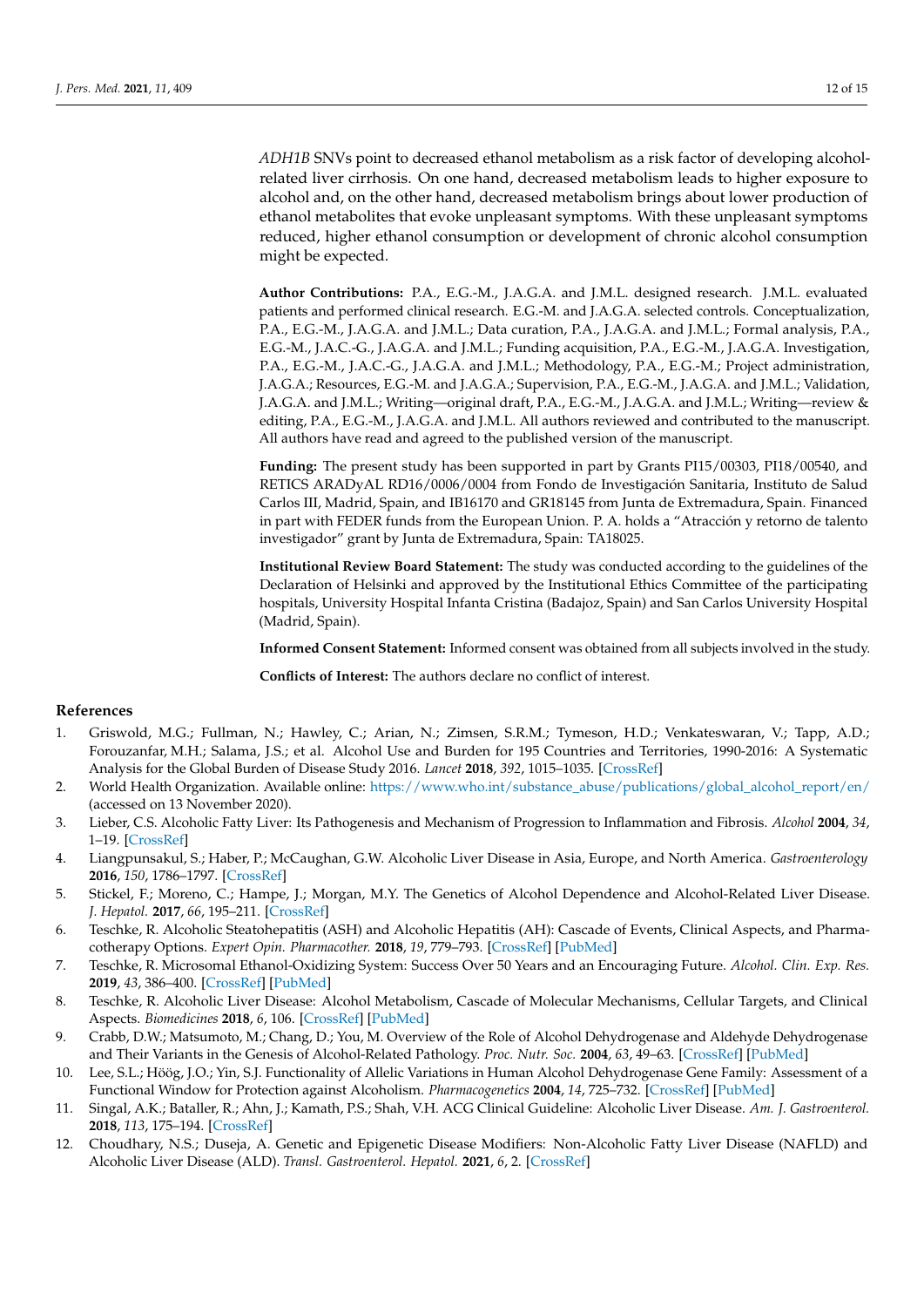- <span id="page-12-0"></span>13. Chamorro, A.J.; Torres, J.L.; Mirõn-Canelo, J.A.; González-Sarmiento, R.; Laso, F.J.; Marcos, M. Systematic Review with Meta-Analysis: The I148M Variant of Patatin-like Phospholipase Domain-Containing 3 Gene (PNPLA3) Is Significantly Associated with Alcoholic Liver Cirrhosis. *Aliment. Pharmacol. Ther.* **2014**, *40*, 571–581. [\[CrossRef\]](http://doi.org/10.1111/apt.12890)
- <span id="page-12-1"></span>14. Stickel, F.; Buch, S.; Lau, K.; Zu Schwabedissen, H.M.; Berg, T.; Ridinger, M.; Rietschel, M.; Schafmayer, C.; Braun, F.; Hinrichsen, H.; et al. Genetic Variation in the PNPLA3 Gene Is Associated with Alcoholic Liver Injury in Caucasians. *Hepatology* **2011**, *53*, 86–95. [\[CrossRef\]](http://doi.org/10.1002/hep.24017)
- <span id="page-12-2"></span>15. Krawczyk, M.; Rau, M.; Schattenberg, R.M.; Bantel, H.; Pathil, A.; Demir, M.; Kluwe, J.; Boettler, T.; Lammert, F.; Geier, A.A. Combined Effects of the PNPLA3 Rs738409, TM6SF2 Rs58542926, and MBOAT7 Rs641738 Variants on NAFLD Severity: A Multicenter Biopsy-Based Study. *J. Lipid Res.* **2017**, *58*, 247–255. [\[CrossRef\]](http://doi.org/10.1194/jlr.P067454)
- <span id="page-12-3"></span>16. Pingitore, P.; Pirazzi, C.; Mancina, R.M.; Motta, B.M.; Indiveri, C.; Pujia, A.; Montalcini, T.; Hedfalk, K.; Romeo, S. Recombinant PNPLA3 Protein Shows Triglyceride Hydrolase Activity and Its I148M Mutation Results in Loss of Function. *Biochim. Biophys. Acta Mol. Cell Biol. Lipids* **2014**, *1841*, 574–580. [\[CrossRef\]](http://doi.org/10.1016/j.bbalip.2013.12.006)
- <span id="page-12-4"></span>17. Kumari, M.; Schoiswohl, G.; Chitraju, C.; Paar, M.; Cornaciu, I.; Rangrez, A.Y.; Wongsiriroj, N.; Nagy, H.M.; Ivanova, P.T.; Scott, S.A.; et al. Adiponutrin Functions as a Nutritionally Regulated Lysophosphatidic Acid Acyltransferase. *Cell Metab.* **2012**, *15*, 691–702. [\[CrossRef\]](http://doi.org/10.1016/j.cmet.2012.04.008)
- <span id="page-12-5"></span>18. He, S.; McPhaul, C.; Li, J.Z.; Garuti, R.; Kinch, L.; Grishin, N.V.; Cohen, J.C.; Hobbs, H.H. A Sequence Variation (I148M) in PNPLA3 Associated with Nonalcoholic Fatty Liver Disease Disrupts Triglyceride Hydrolysis. *J. Biol. Chem.* **2010**, *285*, 6706–6715. [\[CrossRef\]](http://doi.org/10.1074/jbc.M109.064501)
- <span id="page-12-6"></span>19. Buch, S.; Stickel, F.; Trépo, E.; Way, M.; Herrmann, A.; Nischalke, H.D.; Brosch, M.; Rosendahl, J.; Berg, T.; Ridinger, M.; et al. A Genome-Wide Association Study Confirms PNPLA3 and Identifies TM6SF2 and MBOAT7 as Risk Loci for Alcohol-Related Cirrhosis. *Nat. Genet.* **2015**, *47*, 1443–1448. [\[CrossRef\]](http://doi.org/10.1038/ng.3417) [\[PubMed\]](http://www.ncbi.nlm.nih.gov/pubmed/26482880)
- <span id="page-12-7"></span>20. Martínez, C.; Galván, S.; Garcia-Martin, E.; Ramos, M.I.; Gutiérrez-Martín, Y.; Agúndez, J.A.G. Variability in Ethanol Biodisposition in Whites Is Modulated by Polymorphisms in the ADH1B and ADH1C Genes. *Hepatology* **2010**. [\[CrossRef\]](http://doi.org/10.1002/hep.23341)
- <span id="page-12-8"></span>21. Hurley, T.D.; Edenberg, H.J. Genes Encoding Enzymes Involved in Ethanol Metabolism. *Alcohol Res. Curr. Rev.* **2012**, *34*, 339–344.
- <span id="page-12-9"></span>22. Lieber, C.S. Alcohol and the Liver: 1994 Update. *Gastroenterology* **1994**, *106*, 1085–1105. [\[CrossRef\]](http://doi.org/10.1016/0016-5085(94)90772-2)
- <span id="page-12-10"></span>23. Takahashi, T.; Lasker, J.M.; Rosman, A.S.; Lieber, C.S. Induction of Cytochrome P-4502E1 in the Human Liver by Ethanol Is Caused by a Corresponding Increase in Encoding Messenger RNA. *Hepatology* **1993**, *17*, 236–245. [\[CrossRef\]](http://doi.org/10.1002/hep.1840170213)
- <span id="page-12-11"></span>24. Hayashi, S.I.; Watanabe, J.; Kawajiri, K. Genetic Polymorphisms in the 5'-Flanking Region Change Transcriptional Regulation of the Human Cytochrome P450IIE1 Gene. *J. Biochem.* **1991**, *110*, 559–565. [\[CrossRef\]](http://doi.org/10.1093/oxfordjournals.jbchem.a123619)
- <span id="page-12-12"></span>25. Piao, Y.F.; Li, J.T.; Shi, Y. Relationship between Genetic Polymorphism of Cytochrome P450IIE1 and Fatty Liver. *World J. Gastroenterol.* **2003**, *9*, 2612–2615. [\[CrossRef\]](http://doi.org/10.3748/wjg.v9.i11.2612)
- <span id="page-12-22"></span>26. Tanaka, F.; Shiratori, Y.; Yokosuka, O.; Imazeki, F.; Tsukada, Y.; Omata, M. Polymorphism of Alcohol-Metabolizing Genes Affects Drinking Behavior and Alcoholic Liver Disease in Japanese Men. *Alcohol. Clin. Exp. Res.* **1997**. [\[CrossRef\]](http://doi.org/10.1111/j.1530-0277.1997.tb03808.x)
- <span id="page-12-13"></span>27. Tsutsumi, M.; Takada, A.; Wang, J.S. Genetic Polymorphisms of Cytochrome P4502E1 Related to the Development of Alcoholic Liver Disease. *Gastroenterology* **1994**, *107*, 1430–1435. [\[CrossRef\]](http://doi.org/10.1016/0016-5085(94)90546-0)
- <span id="page-12-14"></span>28. Wong, N.A.C.S.; Rae, F.; Simpson, K.J.; Murray, G.D.; Harrison, D.J. Genetic Polymorphisms of Cytochrome P4502E1 and Susceptibility to Alcoholic Liver Disease and Hepatocellular Carcinoma in a White Population: A Study and Literature Review, Including Meta-Analysis. *J. Clin. Pathol. Mol. Pathol.* **2000**, *53*, 88–93. [\[CrossRef\]](http://doi.org/10.1136/mp.53.2.88)
- <span id="page-12-21"></span>29. Pirmohamed, M.; Kitteringham, N.R.; Quest, L.J.; Allott, R.L.; Green, V.J.; Gilmore, I.T.; Park, B.K. Genetic Polymorphism of Cytochrome P4502e1 and Risk of Alcoholic Liver Disease in Caucasians. *Pharmacogenetics* **1995**, *5*, 351–357. [\[CrossRef\]](http://doi.org/10.1097/00008571-199512000-00003)
- <span id="page-12-20"></span>30. Vidal, F.; Lorenzo, A.; Auguet, T.; Olona, M.; Broch, M.; Gutiérrez, C.; Aguilar, C.; Estupiñà, P.; Santos, M.; Richart, C. Genetic Polymorphisms of ADH 2, ADH 3, CYP 4502E1 Dra-I and Pst-I, and ALDH 2 in Spanish Men: Lack of Association with Alcoholism and Alcoholic Liver Disease. *J. Hepatol.* **2004**, *41*, 744–750. [\[CrossRef\]](http://doi.org/10.1016/j.jhep.2003.06.003)
- <span id="page-12-15"></span>31. Cichoz-Lach, H.; Partycka, J.; Nesina, I.; Celiński, K.; Słomka, M. The Influence of Genetic Polymorphism of CYP2E1 on the Development of Alcohol Liver Cirrhosis. *Wiad. Lek.* **2006**, *59*, 757–761.
- <span id="page-12-16"></span>32. Sebat, J.; Lakshmi, B.; Troge, J.; Alexander, J.; Young, J.; Lundin, P.; Månér, S.; Massa, H.; Walker, M.; Chi, M.; et al. Large-Scale Copy Number Polymorphism in the Human Genome. *Science* **2004**, *305*, 525–528. [\[CrossRef\]](http://doi.org/10.1126/science.1098918)
- <span id="page-12-17"></span>33. Sulovari, A.; Liu, Z.; Zhu, Z.; Li, D. Genome-Wide Meta-Analysis of Copy Number Variations with Alcohol Dependence. *Pharm. J.* **2018**, *18*, 398–405. [\[CrossRef\]](http://doi.org/10.1038/tpj.2017.35) [\[PubMed\]](http://www.ncbi.nlm.nih.gov/pubmed/28696413)
- 34. Rodríguez-López, J.; Flórez, G.; Blanco, V.; Pereiro, C.; Fernández, J.M.; Fariñas, E.; Estévez, V.; Gómez-Trigo, J.; Gurriarán, X.; Calvo, R.; et al. Genome Wide Analysis of Rare Copy Number Variations in Alcohol Abuse or Dependence. *J. Psychiatr. Res.* **2018**, *103*, 212–218. [\[CrossRef\]](http://doi.org/10.1016/j.jpsychires.2018.06.001) [\[PubMed\]](http://www.ncbi.nlm.nih.gov/pubmed/29890507)
- <span id="page-12-18"></span>35. Ulloa, A.E.; Chen, J.; Vergara, V.M.; Calhoun, V.; Liu, J. Association between Copy Number Variation Losses and Alcohol Dependence across African American and European American Ethnic Groups. *Alcohol. Clin. Exp. Res.* **2014**, *38*, 1266–1274. [\[CrossRef\]](http://doi.org/10.1111/acer.12364)
- <span id="page-12-19"></span>36. Agúndez, J.A.G.; Ladero, J.M.; Olivera, M.; Lozano, L.; Fernández-Arquero, M.; de la Concha, E.G.; Díaz-Rubio, M.; Benítez, J. N-Acetyltransferase 2 Polymorphism Is Not Related to the Risk of Advanced Alcoholic Liver Disease. *Scand. J. Gastroenterol.* **2002**, *37*, 99–103. [\[CrossRef\]](http://doi.org/10.1080/003655202753387437) [\[PubMed\]](http://www.ncbi.nlm.nih.gov/pubmed/11858170)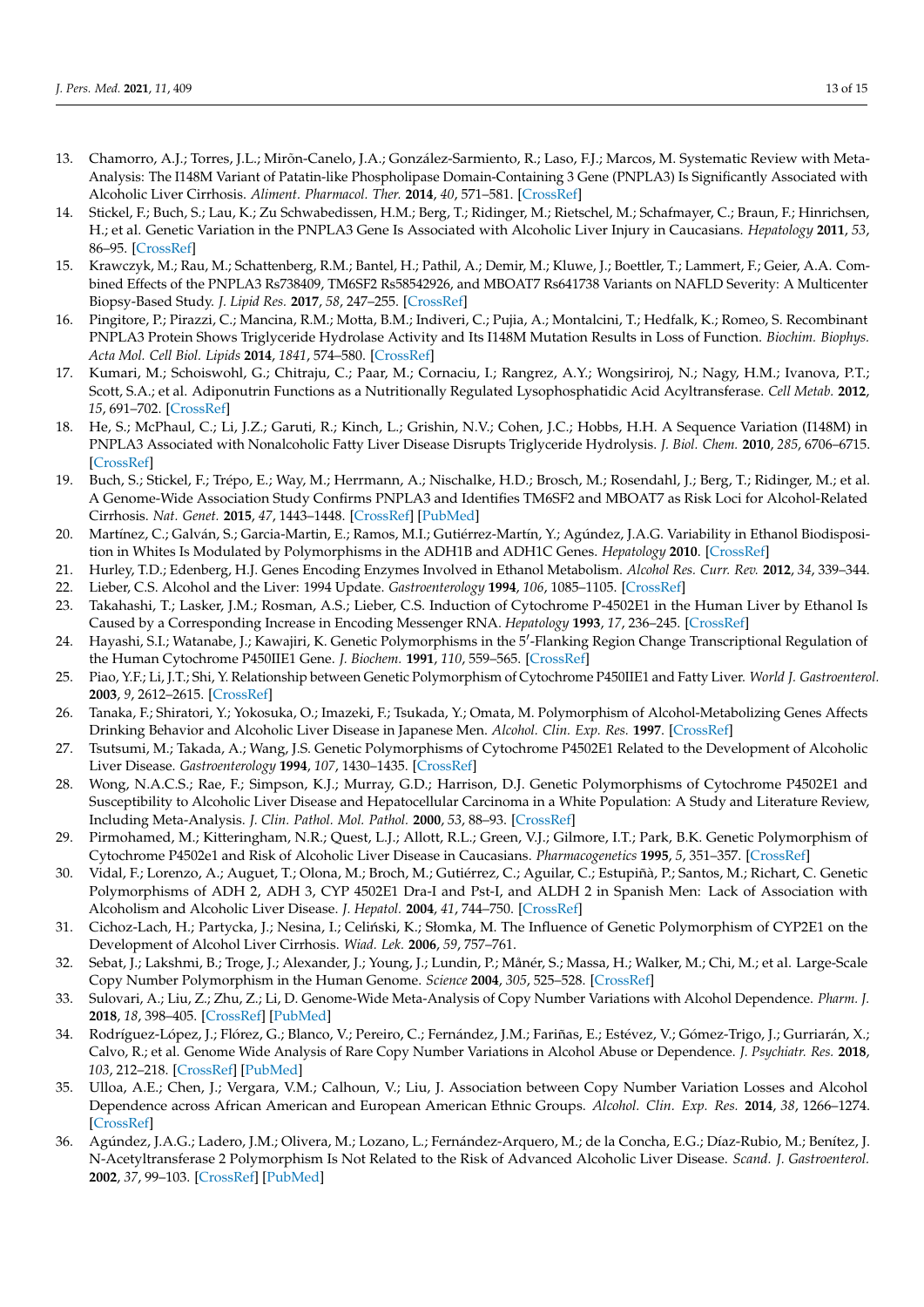- 37. Oliver, J.; Agúndez, J.A.G.; Morales, S.; Fernández-Arquero, M.; Fernández-Gutierrez, B.; de la Concha, E.G.; Díaz-Rubio, M.; Martín, J.; Ladero, J.M. Polymorhisms in the Transforming Growth Factor-B1 Gene (TGF-B1) and the Risk of Advanced Alcoholic Liver Disease. *Liver Int.* **2005**, *25*, 935–939. [\[CrossRef\]](http://doi.org/10.1111/j.1478-3231.2005.01150.x) [\[PubMed\]](http://www.ncbi.nlm.nih.gov/pubmed/16162149)
- <span id="page-13-18"></span>38. Agúndez, J.; Ladero, J.; Díaz-Rubio, M.; Benítez, J. Rsa I Polymorphism at the Cytochrome P4502E1 Locus Is Not Related to the Risk of Alcohol-Related Severe Liver Disease. *Liver* **1996**, *16*, 380–383. [\[CrossRef\]](http://doi.org/10.1111/j.1600-0676.1996.tb00766.x)
- 39. Gullstén, H.; Agúndez, J.A.G.; Benítez, J.; Läärä, E.; Ladero, J.M.; Díaz-Rubio, M.; Fernandez-Salguero, P.; Gonzalez, F.; Rautio, A.; Pelkonen, O.; et al. CYP2A6 Gene Polymorphism and Risk of Liver Cancer and Cirrhosis. *Pharmacogenetics* **1997**, *7*, 247–250. [\[CrossRef\]](http://doi.org/10.1097/00008571-199706000-00010)
- 40. Ladero, J.M.; Fernández-Arquero, M.; Tudela, J.I.; Agúndez, J.A.G.; Díaz-Rubio, M.; Benítez, J.; de La Concha, E.G. Single Nucleotide Polymorphisms and Microsatellite Alleles of Tumor Necrosis Factor Alpha and Interleukin-10 Genes and the Risk of Advanced Chronic Alcoholic Liver Disease. *Liver* **2002**, *22*, 245–251. [\[CrossRef\]](http://doi.org/10.1046/j.0106-9543.2002.01657.x)
- <span id="page-13-0"></span>41. Ladero, J.M.; Martínez, C.; García-Martin, E.; Fernández-Arquero, M.; López-Alonso, G.; de La Concha, E.G.; Díaz-Rubio, M.; Agúndez, J.A.G. Polymorphisms of the Glutathione S-Transferases Mu-1 (GSTM1) and Theta-1 (GSTT1) and the Risk of Advanced Alcoholic Liver Disease. *Scand. J. Gastroenterol.* **2005**, *40*, 348–353. [\[CrossRef\]](http://doi.org/10.1080/00365520510012109)
- <span id="page-13-1"></span>42. Ayuso, P.; Agúndez, J.A.G.; Alonso-Navarro, H.; Martínez, C.; Benito-León, J.; Ortega-Cubero, S.; Lorenzo-Betancor, O.; Pastor, P.; López-Alburquerque, T.; García-Martín, E.; et al. Heme Oxygenase 1 and 2 Common Genetic Variants and Risk for Essential Tremor. *Medicine* **2015**, *94*, e968. [\[CrossRef\]](http://doi.org/10.1097/MD.0000000000000968)
- <span id="page-13-2"></span>43. Purcell, S.; Neale, B.; Todd-Brown, K.; Thomas, L.; Ferreira, M.A.R.; Bender, D.; Maller, J.; Sklar, P.; de Bakker, P.I.W.; Daly, M.J.; et al. PLINK: A Tool Set for Whole-Genome Association and Population-Based Linkage Analyses. *Am. J. Hum. Genet.* **2007**, *81*, 559–575. [\[CrossRef\]](http://doi.org/10.1086/519795)
- <span id="page-13-3"></span>44. Sepanlou, S.G.; Safiri, S.; Bisignano, C.; Ikuta, K.S.; Merat, S.; Saberifiroozi, M.; Poustchi, H.; Tsoi, D.; Colombara, D.V.; Abdoli, A.; et al. The Global, Regional, and National Burden of Cirrhosis by Cause in 195 Countries and Territories, 1990–2017: A Systematic Analysis for the Global Burden of Disease Study 2017. *Lancet Gastroenterol. Hepatol.* **2020**, *5*, 245–266. [\[CrossRef\]](http://doi.org/10.1016/S2468-1253(19)30349-8)
- <span id="page-13-4"></span>45. Edenberg, H.J. The Genetics of Alcohol Metabolism: Role of Alcohol Dehydrogenase and Aldehyde Dehydrogenase Variants. *Alcohol Res. Health* **2007**, *30*, 5–13. [\[PubMed\]](http://www.ncbi.nlm.nih.gov/pubmed/17718394)
- <span id="page-13-5"></span>46. Borràs, E.; Coutelle, C.; Rosell, A.; Fernández-Muixi, F.; Broch, M.; Crosas, B.; Hjelmqvist, L.; Lorenzo, A.; Gutiérrez, C.; Santos, M.; et al. Genetic Polymorphism of Alcohol Dehydrogenase in Europeans: The ADH2\*2 Allele Decreases the Risk for Alcoholism and Is Associated with ADH\*3. *Hepatology* **2000**, *31*, 984–989. [\[CrossRef\]](http://doi.org/10.1053/he.2000.5978) [\[PubMed\]](http://www.ncbi.nlm.nih.gov/pubmed/10733556)
- <span id="page-13-12"></span>47. Lorenzo, A.; Auguet, T.; Vidal, F.; Broch, M.; Olona, M.; Gutiérrez, C.; López-Dupla, M.; Sirvent, J.J.; Quer, J.C.; Santos, M.; et al. Polymorphisms of Alcohol-Metabolizing Enzymes and the Risk for Alcoholism and Alcoholic Liver Disease in Caucasian Spanish Women. *Drug Alcohol Depend.* **2006**, *84*, 195–200. [\[CrossRef\]](http://doi.org/10.1016/j.drugalcdep.2006.03.002)
- <span id="page-13-11"></span>48. Rodrigo, L.; Alvarez, V.; Rodriguez, M.; Pérez, R.; Alvarez, R.; Coto Garcia, E. N-Acetyltransferase-2, Glutathione S-Transferase M1, Alcohol Dehydrogenase, and Cytochrome P450IIE1 Genotypes in Alcoholic Liver Cirrhosis: A Case-Control Study. *Scand. J. Gastroenterol.* **1999**, *34*, 303–307. [\[CrossRef\]](http://doi.org/10.1080/00365529950173735) [\[PubMed\]](http://www.ncbi.nlm.nih.gov/pubmed/10232877)
- <span id="page-13-6"></span>49. He, L.; Deng, T.; Luo, H.S. Genetic Polymorphism in Alcohol Dehydrogenase 2 (ADH2) Gene and Alcoholic Liver Cirrhosis Risk. *Int. J. Clin. Exp. Med.* **2015**, *8*, 7786–7793.
- <span id="page-13-7"></span>50. Gene [ADH1B]. National Center for Biotechnology Information. Bethesda, MD, USA, (NCBI). Available online: [https://www.](https://www.ncbi.nlm.nih.gov/SNP/snp_ref.cgi?locusId=125) [ncbi.nlm.nih.gov/SNP/snp\\_ref.cgi?locusId=125](https://www.ncbi.nlm.nih.gov/SNP/snp_ref.cgi?locusId=125) (accessed on 17 November 2020).
- <span id="page-13-8"></span>51. Li, D.; Zhao, H.; Gelernter, J. Strong Association of the Alcohol Dehydrogenase 1B Gene (ADH1B) with Alcohol Dependence and Alcohol-Induced Medical Diseases. *Biol. Psychiatry* **2011**, *70*, 504–512. [\[CrossRef\]](http://doi.org/10.1016/j.biopsych.2011.02.024)
- <span id="page-13-9"></span>52. Osier, M.; Pakstis, A.J.; Kidd, J.R.; Lee, J.F.; Yin, S.J.; Ko, H.C.; Edenberg, H.J.; Lu, R.B.; Kidd, K.K. Linkage Disequilibrium at the ADH2 and ADH3 Loci and Risk of Alcoholism. *Am. J. Hum. Genet.* **1999**, *64*, 1147–1157. [\[CrossRef\]](http://doi.org/10.1086/302317)
- <span id="page-13-10"></span>53. Bierut, L.J.; Goate, A.M.; Breslau, N.; Johnson, E.O.; Bertelsen, S.; Fox, L.; Agrawal, A.; Bucholz, K.K.; Grucza, R.; Hesselbrock, V.; et al. ADH1B Is Associated with Alcohol Dependence and Alcohol Consumption in Populations of European and African Ancestry. *Mol. Psychiatry* **2012**, *17*, 445–450. [\[CrossRef\]](http://doi.org/10.1038/mp.2011.124) [\[PubMed\]](http://www.ncbi.nlm.nih.gov/pubmed/21968928)
- <span id="page-13-13"></span>54. Gene [ADH1C]. National Center for Biotechnology Information. Bethesda, MD, USA, (NCBI). Available online: [https://www.](https://www.ncbi.nlm.nih.gov/SNP/snp_ref.cgi?locusId=126) [ncbi.nlm.nih.gov/SNP/snp\\_ref.cgi?locusId=126](https://www.ncbi.nlm.nih.gov/SNP/snp_ref.cgi?locusId=126) (accessed on 19 November 2020).
- <span id="page-13-14"></span>55. Way, M.; McQuillin, A.; Saini, J.; Ruparelia, K.; Lydall, G.J.; Guerrini, I.; Ball, D.; Smith, I.; Quadri, G.; Thomson, A.D.; et al. Genetic Variants in or near Adh1b and Adh1c Affect Susceptibility to Alcohol Dependence in a British and Irish Population. *Addict. Biol.* **2015**, *20*, 594–604. [\[CrossRef\]](http://doi.org/10.1111/adb.12141)
- <span id="page-13-15"></span>56. Yamauchi, M.; Maezawa, Y.; Mizuhara, Y.; Ohata, M.; Hirakawa, J.; Nakajima, H.; Toda, G. Polymorphisms in Alcohol Metabolizing Enzyme Genes and Alcoholic Cirrhosis in Japanese Patients: A Multivariate Analysis. *Hepatology* **1995**, *22*, 1136–1142. [\[CrossRef\]](http://doi.org/10.1016/0270-9139(95)90621-5)
- <span id="page-13-16"></span>57. Chao, Y.-C.; Liou, S.-R.; Chung, Y.-Y.; Tang, H.-S.; Hsu, C.-T.; Li, T.-K.; Yin, S.-J. Polymorphism of Alcohol and Aldehyde Dehydrogenase Genes and Alcoholic Cirrhosis in Chinese Patients. *Hepatology* **1994**, *19*, 360–366. [\[CrossRef\]](http://doi.org/10.1002/hep.1840190214) [\[PubMed\]](http://www.ncbi.nlm.nih.gov/pubmed/7904979)
- <span id="page-13-17"></span>58. García-Martín, E.; Martínez, C.; Serrador, M.; Alonso-Navarro, H.; Navacerrada, F.; Agúndez, J.A.G.; Jiménez-Jiménez, F.J. Alcohol Dehydrogenase 2 Genotype and Risk for Migraine. *Headache* **2010**, *50*, 85–91. [\[CrossRef\]](http://doi.org/10.1111/j.1526-4610.2009.01396.x)